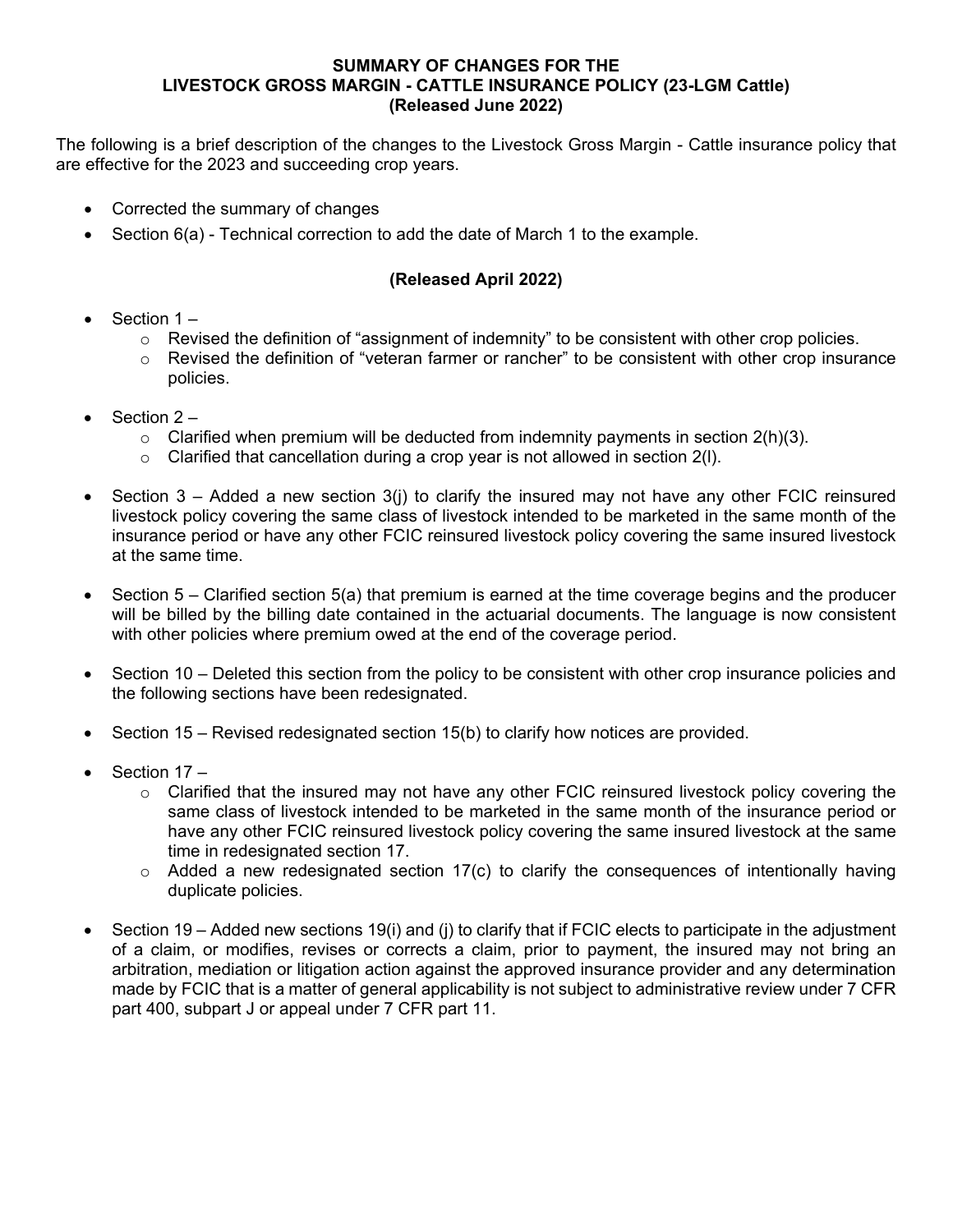# **23-LGM Cattle**

**(Released June 2022)**



## **LIVESTOCK GROSS MARGIN FOR CATTLE INSURANCE POLICY**

Throughout the policy, "you" and "your" refer to the named insured shown on the summary of insurance and "we," "us," and "our" refer to the insurance company providing insurance. Unless the context indicates otherwise, use of the plural form of a word includes the singular and use of the singular form of the word includes the plural.

This policy is reinsured by the Federal Crop Insurance Corporation (FCIC) under the provisions of the Federal Crop Insurance Act (FCIA) (7 U.S.C. 1501-1524). All provisions of the policy and rights and responsibilities of the parties are specifically subject to the FCIA. The provisions of the policy may not be waived or varied in any way by any crop insurance agent of the insurance company providing insurance. Neither we, our employees, contractors, FCIC, nor the Risk Management Agency has the authority to revise, amend, or otherwise alter this policy. We will use FCIC procedures (handbooks, manuals, memoranda and bulletins), published on RMA's website [www.rma.usda.gov](http://www.rma.usda.gov/) or a successor website, in the administration of this policy, including any loss or claim submitted under this policy. In the event the insurance company providing insurance cannot pay your loss, FCIC will become your insurer and your claim will be settled and paid by FCIC in accordance with the provisions of this policy. No state insurance guarantee fund will be liable to pay your loss.

Agreement to Insure: In return for the payment of the premium, and subject to all the provisions of this policy, we agree to provide the insurance as stated in this policy. If a conflict exists among the policy provisions, the order of priority is as follows: (1) the Special Provisions; (2) the actuarial documents;(3) Commodity Exchange Endorsement for Cattle and (4) these Basic Provisions, with (1) controlling (2), etc.

### **BASIC PROVISIONS TERMS AND CONDITIONS**

## **1. Definitions**

**Act -** The Federal Crop Insurance Act (7 U.S.C. 1501 et seq.)

**Actual cattle price** - For the months of February, April, June, August, October, and December, the actual cattle price is the simple average of the daily settlement prices in the last three trading days prior to the contract expiration date for the CME Group live cattle futures contracts. For the months of January, March, May, July, September, and November, the actual cattle price is the simple average of the daily settlement prices in the last three trading days prior to the contract that expire in the immediately surrounding months.

**Actual corn price** - For months in which a CME Group corn futures contract expires, the actual corn price is the simple average of the daily settlement prices in the last three trading days prior to the contract expiration date for the CME Group corn futures contract for that month expressed in dollars per bushel. For months when there is no expiring CME Group corn futures contract, the actual corn price is the weighted average of the prices on the nearest two contract months. The weights depend on the time period between the month in question and the nearby contract months. For example, the actual corn price in April is the simple average of the daily settlement prices in the last three trading days prior to the contract expiration date of the corn futures contracts that expire in March and May. For the month of January, the actual corn price will equal two- thirds times the simple average of the daily settlement prices in the last three trading days prior to expiration of the December CME Group corn futures contract plus one- third times the simple average of the daily settlement prices in the last three trading days prior to expiration of the March CME Group corn futures contract.

**Actual cost of feed** - For yearling finishing operations, the actual cost of feed for each month equals 50 bushels times the actual corn price for that month, or as stated in the Special Provisions. For calf finishing operations, the actual feed cost for each month equals 52 bushels times the actual corn price for that month, or as stated in the Special Provisions.

**Actual Feeder Cattle Price** - For months in which a CME Group feeder cattle futures contract expires, the actual feeder cattle price is the simple average of the daily settlement prices in the last three trading days prior to the contract expiration date, expressed in dollars per hundredweight. For other months, the actual feeder cattle price is the simple average of the daily settlement prices in the last three trading days prior to the contract expiration date of the feeder cattle futures contracts that expire in the immediately surrounding months. For example, the actual feeder cattle price in February is the simple average of the daily settlement prices in the last three days prior to the contract expiration date of the feeder cattle futures contracts in January and March.

**Actual gross margin per head** - For yearling finishing operations, the actual gross margin equals the actual cattle price for the month cattle are marketed times the assumed weight of the cattle at marketing of 12.5 hundredweight, minus the actual cost of feed two months prior to that month, minus the actual feeder cattle price five months prior to that month times the assumed weight of feeder cattle of 7.5 hundredweight. For calf finishing operations, the actual gross margin equals the actual cattle price for the month cattle are marketed times the assumed weight of the cattle at marketing of 11.5 hundredweight, minus the actual cost of feed four months prior to that month, minus the actual feeder cattle price eight months prior to that month times the assumed weight of feeder cattle of 5.5 hundredweight. For example, the actual gross margin per cattle for April for a yearling finishing operation is the actual cattle price for April times 12.5 hundredweight, minus the actual cost of feed for February, minus the actual feeder cattle price for November times 7.5 hundredweight

**Actual gross margin per month** - The actual gross margin per head of cattle for a particular month multiplied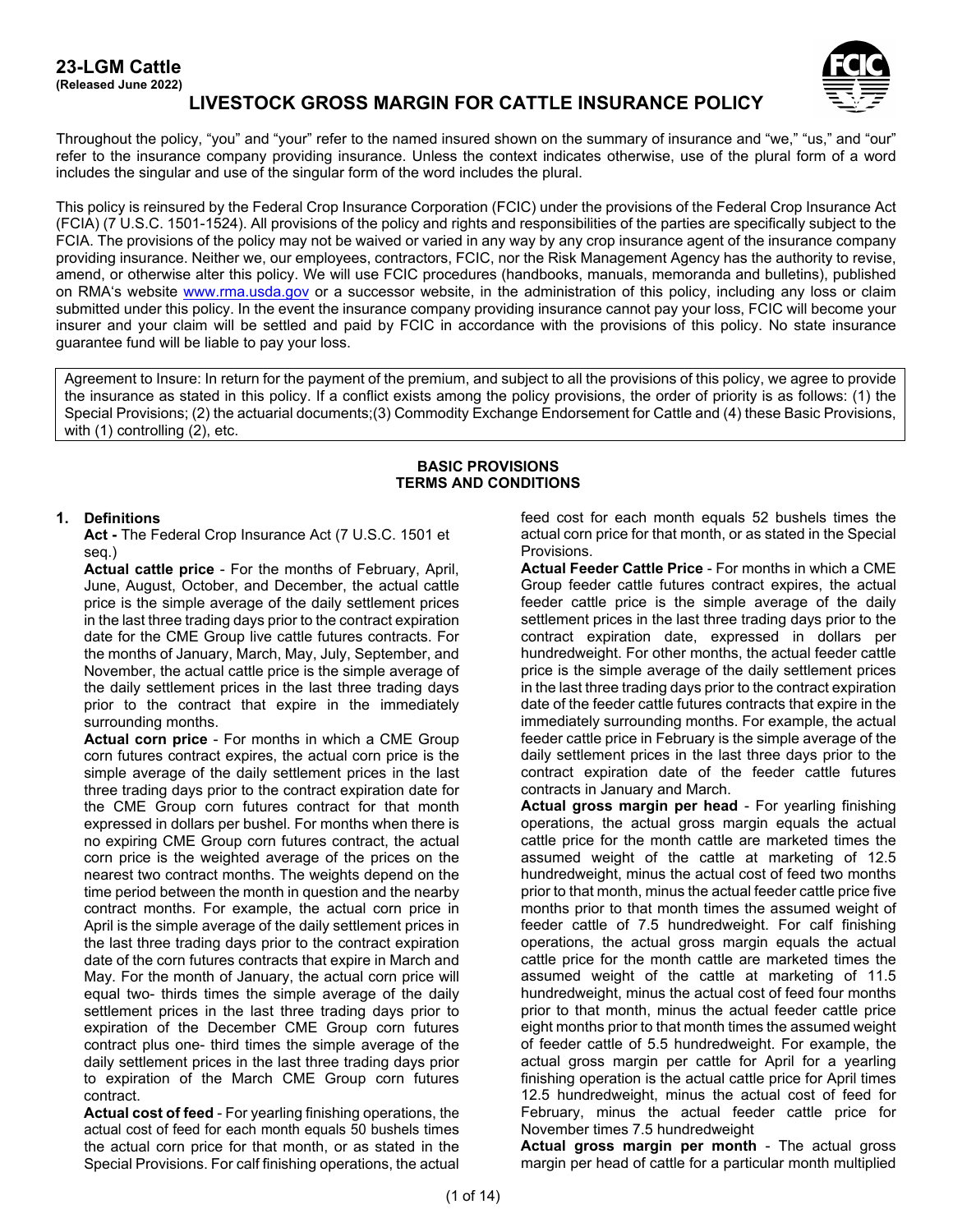by the target marketings for that month.

**Actual marketings** - The total number of slaughter- ready cattle sold by you for slaughter for human or animal consumption in each month of the insurance period and for which you have proof of sale. Actual marketings are used to verify ownership of cattle and determine approved target marketings.

**Actual total gross margin** - The target marketings for each month of an insurance period multiplied by the actual gross margin per head for each month of that insurance period and totaled.

**Actuarial documents** - The information for the crop year which is available for public inspection in your agent's office and published on RMA's website which shows available crop insurance policies, coverage levels, information needed to determine amounts of insurance, prices, premium adjustment percentages, practices, particular types of the insurable crop, and other related information regarding crop insurance in the state.

**Application** - The form required to be completed by you and accepted by us before insurance coverage will commence.

**Approved target marketings** - The maximum target marketings allowed for the designated months of the applicable insurance period. The producer's target marketings for any month may not be more than the producer's approved target marketings. Approved target marketings will be based on the farm capacity for the tenmonth insurance period as determined by the insurance underwriter.

**Assignment of indemnity** - A transfer of policy rights, made on our form, and effective when approved by us in writing, whereby you assign your right to an indemnity payment for the crop year only to creditors or other persons to whom you have a financial debt or other pecuniary obligation.

**Beginning farmer or rancher** - An individual who has not actively operated and managed a farm or ranch in any state, with an insurable interest in a crop or livestock as an owner-operator, landlord, tenant, or sharecropper for more than five crop years, as determined in accordance with FCIC procedures. Any crop year's insurable interest may, at your election, be excluded if earned while under the age of 18, while in full-time military service of the United States, or while in post- secondary education, in accordance with FCIC procedures. A person other than an individual may be eligible for beginning farmer or rancher benefits if there is at least one individual substantial beneficial interest holder and all individual substantial beneficial interest holders qualify as a beginning farmer or rancher.

**Calf finishing operation** - A type of farm operation that purchases 550-pound calves and feeds them until slaughter.

**Cancellation date** - The calendar date specified in the actuarial documents on which coverage will automatically renew unless canceled in writing by either you or us or terminated in accordance with the policy terms.

**Cattle** - Any species of domesticated mammal of the family *Bovidae* commonly grown for beef production. Also referred to as steer or heifer or cow.

**CME group** - The Chicago Mercantile Exchange Group. **Commodity Exchange Endorsement for Cattle** - An endorsement that contains the exchange prices that is used to set the expected and actual prices for Livestock Gross Margin (LGM) Cattle

**Company** - The insurance company identified on, and issuing, your summary of insurance.

**Consent** - Approval in writing by us allowing you to take a specific action.

**Contract change date** - The calendar date contained in the actuarial documents by which changes to the policy, if any, will be made available in accordance with section 21 of these Basic Provisions.

**Coverage** - The insurance provided by this policy against insured loss of gross margin as shown on your summary of insurance.

**Crop year** - The twelve-month period, beginning July 1, and ending the following June 30, which is designated by the calendar year in which it ends.

**Date coverage begins** - The calendar date the insurance provided by this policy begins.

**Days** - Calendar days.

**Deductible** - The portion of the expected gross margin that you elect not to insure. Allowable deductible amounts range from zero to \$150 per head in \$10 per head increments.

**Delinquent debt** - Has the same meaning as the term defined in 7 CFR part 400, subpart U.

**End of insurance period, Date of** - The date upon which your insurance provided by this policy ceases.

**Expected cattle price** - Expected cattle prices for months in an insurance period are determined using three-day average settlement prices on CME Group live cattle futures contracts. Given the differences in contract structure for CME Group live cattle futures contracts, only the February, April, June, August, October, and December CME Group live cattle futures are used in LGM price calculations. For months with unexpired live cattle futures contracts, the expected cattle price is the simple average of the daily settlement prices for the CME Group cattle futures contract for that month during the expected price measurement period for the sales period expressed in dollars per hundredweight. For example, for a sales period beginning on February 28, the expected cattle price for August equals the simple average of the daily settlement prices on the CME Group August live cattle futures contract during the expected price measurement period for the sales period which is the three trading days prior to and including February 28. For months without a live cattle futures contract, the futures prices used to calculate the expected cattle price are the weighted average of the futures prices used to calculate the expected cattle prices for the two surrounding months that have futures contracts. The weights are based on the time difference between the cattle month and the contract months. For example, for a sales period beginning on February 28, the expected cattle price for November equals one-half times the simple average of the daily settlement prices on the CME Group October live cattle futures contract during the expected price measurement period for the sales period which is the three trading days prior to and including February 28, plus one-half times the simple average of the daily settlement prices on the CME Group December live cattle futures contract during the same expected price measurement period . See the LGM for Cattle Commodity Exchange Endorsement for additional detail on exchange prices.

**Expected corn price** - Expected corn prices for months in an insurance period are determined using three-day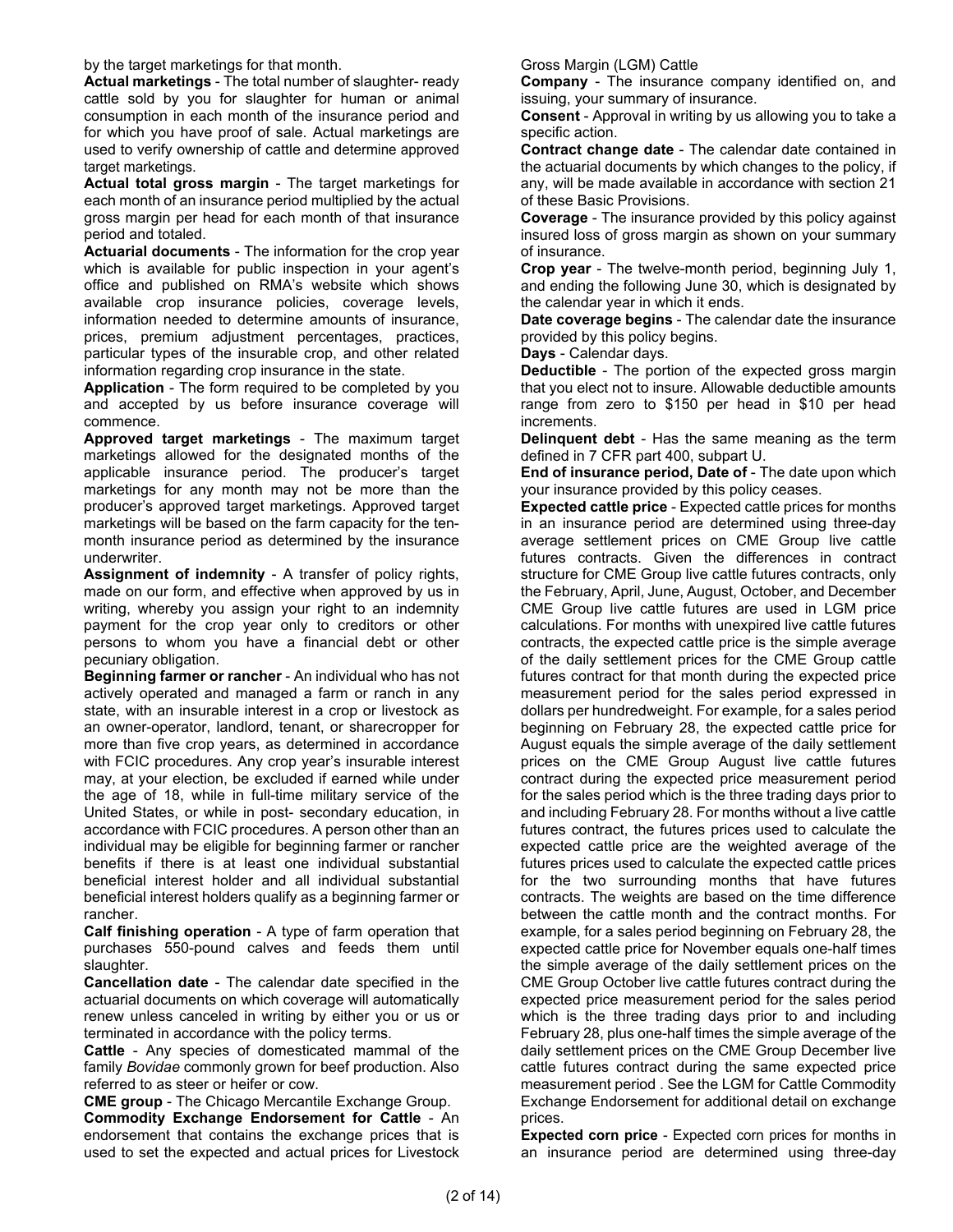average settlement prices on CME Group corn futures contracts. For months with unexpired corn futures contracts, the expected corn price is the simple average of the daily settlement prices for the CME Group corn futures contract for that month during the expected price measurement period for the sales period expressed in dollars per bushel. For example, for a sales period beginning on April 28, the expected corn price for July equals the simple average of the daily settlement prices on the CME Group July corn futures contract during the expected price measurement period for the sales period which is the three trading days prior to and including April 28. For months with expired corn futures contracts, the expected corn price is the simple average of daily settlement prices for the CME Group corn futures contract for that month expressed in dollars per bushel in the last three trading days prior to contract expiration. For example, for a sales period beginning on April 28, the expected corn price for March is the simple average of the daily settlement prices on the CME Group March corn futures contract over the last three trading days prior to contract expiration. For months without a corn futures contract, the futures prices used to calculate the expected corn price are the weighted average of the futures prices used to calculate the expected corn prices for the two surrounding months which have futures contract. The weights are based on the time difference between the month and the contract months. For example, for a sales period beginning on April 28, the expected corn price for April equals one-half times the simple average of the daily settlement prices on the CME Group March corn futures contract over the last three trading days prior to contract expiration plus one-half times the simple average of the daily settlement prices on the CME Group May corn futures contract during the expected price measurement period for the sales period which is the three trading days prior to and including April 28. See the LGM for Cattle Commodity Exchange Endorsement for additional detail on exchange prices.

**Expected cost of feed** - For yearling finishing operations, the expected cost of feed for each month equals 50 bushels times the expected corn price for that month. For calf finishing operations, the expected cost of feed for each month equals 52 bushels times the expected corn price for that month.

**Expected feeder cattle price** - Expected feeder cattle prices for months in an insurance period are determined using three-day average settlement prices on CME Group feeder cattle futures contracts. For months with unexpired feeder cattle futures contracts, the expected feeder cattle price is the simple average of the daily settlement prices for the CME Group feeder cattle futures contract for that month during the expected price measurement period for the sales period expressed in dollars per hundredweight. For example, for a sales period beginning on April 28, the expected feeder cattle price for May for a yearling finishing operation equals the simple average of the daily settlement prices on the CME Group May feeder cattle futures contract during the expected price measurement period for the sales period which is the three trading days prior to and including April 28. For months with expired feeder cattle futures contracts, the expected feeder cattle price is the simple average of daily settlement prices for the CME Group feeder cattle futures contract for that month expressed in dollars per hundredweight in the last three trading days prior to contract expiration. For example, for a sales period beginning on April 28, the expected feeder cattle price for March for a calf finishing operation is the simple average of the daily settlement prices on the CME Group March feeder cattle futures contract over the last three trading days prior to contract expiration. For months without a feeder cattle futures contract, the futures prices used to calculate the expected feeder cattle price are the weighted average of the futures prices used to calculate the expected feeder cattle prices for the two surrounding months that have futures contract. The weights are based on the time difference between the feeder cattle month and the contract months. For example, for a sales period beginning on April 28, the expected feeder cattle price for July for a calf finishing operation equals two-thirds times the simple average of the daily settlement prices on the CME Group August feeder cattle futures contract during the expected price measurement period for the sales period which is the three trading days prior to and including April 28 plus one-third times the simple average of the daily settlement prices on the CME Group May feeder cattle futures contract during the same expected price measurement period. See the LGM for Cattle Commodity Exchange Endorsement for additional detail on exchange prices.

**Expected gross margin per head** - For yearling finishing operations, expected gross margin per head is equal to the expected cattle price for the month cattle are marketed times the assumed weight of the cattle at marketing of 12.5 hundredweight, or as stated in the Special Provisions, minus the expected cost of feed two months prior to that month, less the expected feeder cattle price five months prior to that month times the assumed weight of feeder cattle of 7.5 hundredweight. For calf finishing operations, expected gross margin per head is equal to the expected cattle price for the month cattle are marketed times the assumed weight of the cattle at marketing of 11.5 hundredweight, or as stated in the Special Provisions, minus the expected cost of feed four months prior to that month, less the expected feeder cattle price eight months prior to that month times the assumed weight of feeder cattle of 5.5 hundredweight. For example, the expected gross margin per head for April for a yearling finishing operation is the expected cattle price for April times 12.5 hundredweight, less the expected cost of feed for February, less the expected feeder cattle price times 7.5 hundredweight. For a calf finishing operation, expected gross margin per head for April is the expected cattle price for April times 11.5 hundredweight, less the expected cost of feed for December of the previous year, less the expected feeder cattle price for August of the previous year times 5.5 hundredweight.

**Expected gross margin per month** - The expected gross margin per cattle multiplied by the target marketings for each month of an insurance period.

**Expected price measurement period** - For each week in which sales occur, the three trading days prior to and including Thursday that is the beginning of the weekly sales period.

**Expected total gross margin** - The target marketings times the expected gross margin per head for each month of an insurance period and totaled.

**FCIC** - The Federal Crop Insurance Corporation, a wholly owned government corporation within USDA.

**Gross margin guarantee** - The gross margin guarantee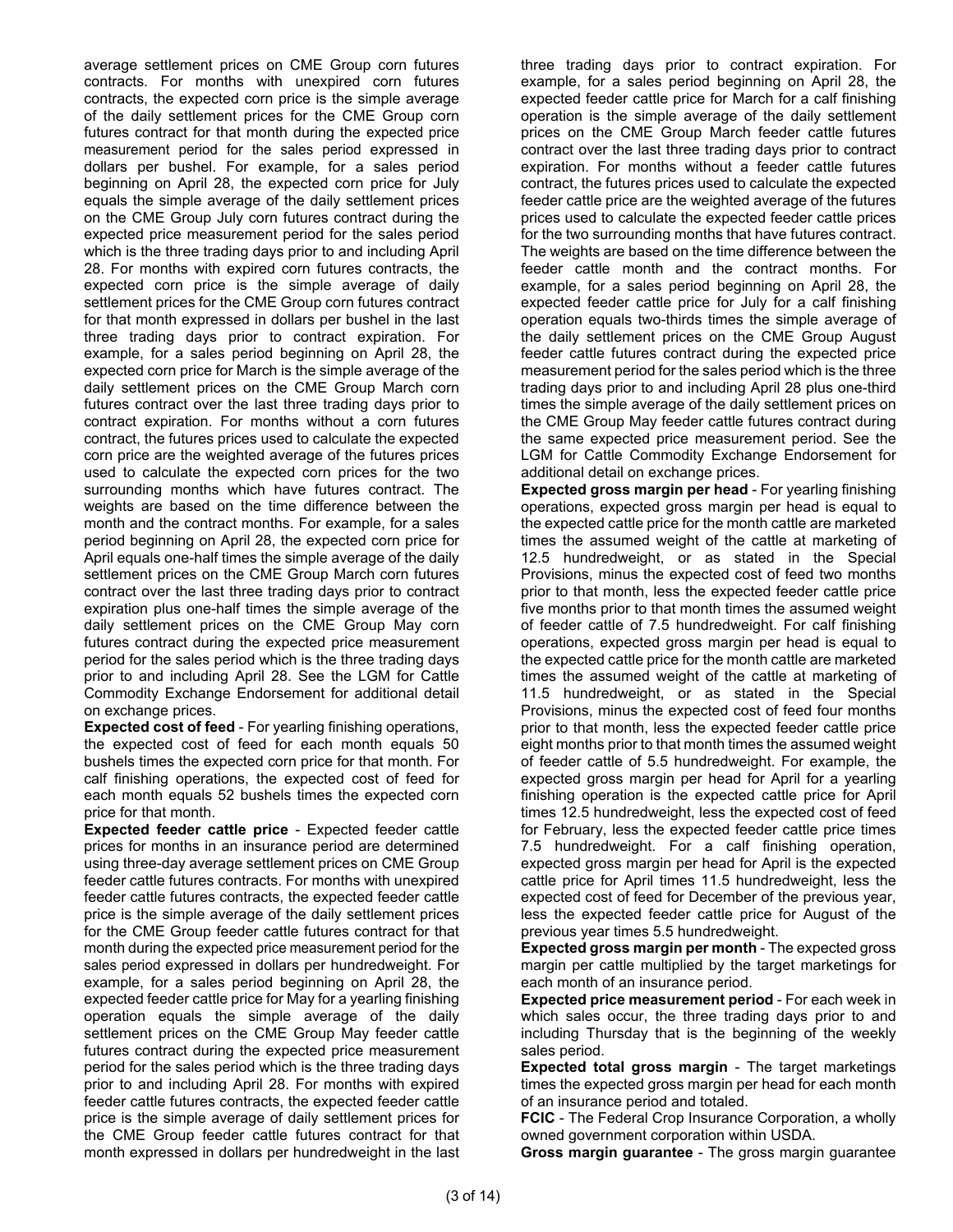for an insurance period is the expected total gross margin for an insurance period minus the deductible times the total of target marketings.

**Insurance period** - The 11-month period designated in the summary of insurance to which this policy is applicable. Cattle are not insurable in the first month of any insurance period. See the LGM for Cattle Commodity Exchange Endorsement for additional detail on insurance periods.

**Insured** - The person shown on the summary of insurance as the insured. This term does not extend to any other person having a share or interest in the animals (for example, a partnership, landlord, or any other person) unless also specifically indicated on the summary of insurance as the insured.

**Liability** - The maximum amount payable on an Insurance period under this policy.

**Limit movement** - The maximum price change based on the CME group current daily price limit for commodity futures.

**Limited resource farmer or rancher** - Has the same meaning as the term defined by USDA at https://lrftool.sc.egov.usda.gov/LRP\_Definition.aspx or successor website.

**Livestock acceptance system** - A computer system that accepts livestock applications and endorsements.

**Marketing report** - A report submitted by you on our form showing for each month your actual marketings of cattle insured under this policy. The marketing report must be accompanied by copies of packer sales receipts that provide records of the actual marketings shown on the marketing report.

**Notice of probable loss** - Our notice to you of a probable loss on your insured cattle.

**Offset** - The act of deducting one amount from another amount.

**Person** - An individual, partnership, association, corporation, estate, trust, or other legal entity, and wherever applicable, a State or a political subdivision or agency of a State. "Person" does not include the United States Government or any agency thereof.

**Policy** - The agreement between you and us consisting of these provisions, the Special Provisions, the summary of insurance, the Commodity Exchange Endorsement, and the applicable regulations published in 7 CFR Chapter IV. **Premium** - The amount you owe us for this insurance coverage based on your target marketings in accordance with section 5.

**Premium billing date** - The earliest date upon which you will be billed for insurance coverage based on your target marketing report. The premium billing date is the earlier of the first day of the month following the last month of the insurance period in which you have target marketings or the billing date published in the actuarial documents. For example, if your insurance period is February-December, and you only have target marketings in March-May, your billing date is June 1.

**Producer premium** - The total premium minus the premium subsidy paid by FCIC.

**RMA** - Risk Management Agency, an agency within USDA.

**RMA's website** - A website hosted by RMA and located at https:/[/www.rma.usda.gov/ o](http://www.rma.usda.gov/)r a successor website. **Sales closing date** - The last day of the sales period by which your completed application must be received by us. Also, the last date by which you may change your

insurance coverage for an insurance period.

**Sales period** - The period that begins on Thursday of each week when the coverage prices and rates are posted on RMA's website and ends on the following calendar day at 9:00 AM Central Time. Sales will not be available for purchase if the Thursday of the sales period is a federal holiday. The calendar date for Thursday of the sales period will be shown as the effective date in the actuarial documents.

**Share** - The lesser of your percentage interest in the insured livestock as an owner at the time insurance attaches and at the time of sale. Persons who lease or hold some other interest in the livestock other than as an owner are not considered to have a share in the livestock. **Special provisions** - The part of the policy that contains specific provisions of insurance for each insured crop that may vary by geographic area.

**Substantial beneficial interest** - An interest held by any person of at least ten percent in you (e.g., there are two partnerships that each have a 50 percent interest in you and each partnership is made up of two individuals, each with a 50 percent share in the partnership. In this case, each individual would be considered to have a 25 percent interest in you, and both the partnerships and the individuals would have a substantial beneficial interest in you. The spouses of the individuals would not be considered to have a substantial beneficial interest unless the spouse was one of the individuals that made up the partnership. However, if each partnership is made up of six individuals with equal interests, then each would only have an 8.33 percent interest in you and although the partnership would still have a substantial beneficial interest in you, the individuals would not for the purposes of reporting in section 2). The spouse of any individual applicant or individual insured will be presumed to have a substantial beneficial interest in the applicant or insured unless the spouses can prove they are legally separated or otherwise legally separate under the applicable State dissolution of marriage laws. Any child of an individual applicant or individual insured will not be considered to have a substantial beneficial interest in the applicant or insured unless the child has a separate legal interest in such person.

**Summary of insurance** - Our statement to you, based upon your application, specifying the insured, the cattle, the target marketings, the gross margin guarantee, and the premium for an insurance period.

**Target marketings** - Your determination as to the number of cattle you elect to insure in each month during the insurance period. You can only report the number of cattle in which you have a share.

**Target marketings report** - A report submitted by you on our form showing for each month your target marketings for that month.

**Termination date** - The calendar date upon which your insurance ceases to be in effect because of nonpayment of any amount due us under the policy, including premium. **USDA** - The United States Department of Agriculture.

#### **Veteran farmer or rancher** -

(1) An individual who has served active duty in the United States Army, Navy, Marine Corps, Air Force, Space Force, or Coast Guard, including the reserve components; was discharged or released under conditions other than dishonorable; and:

(i) Has not operated a farm or ranch;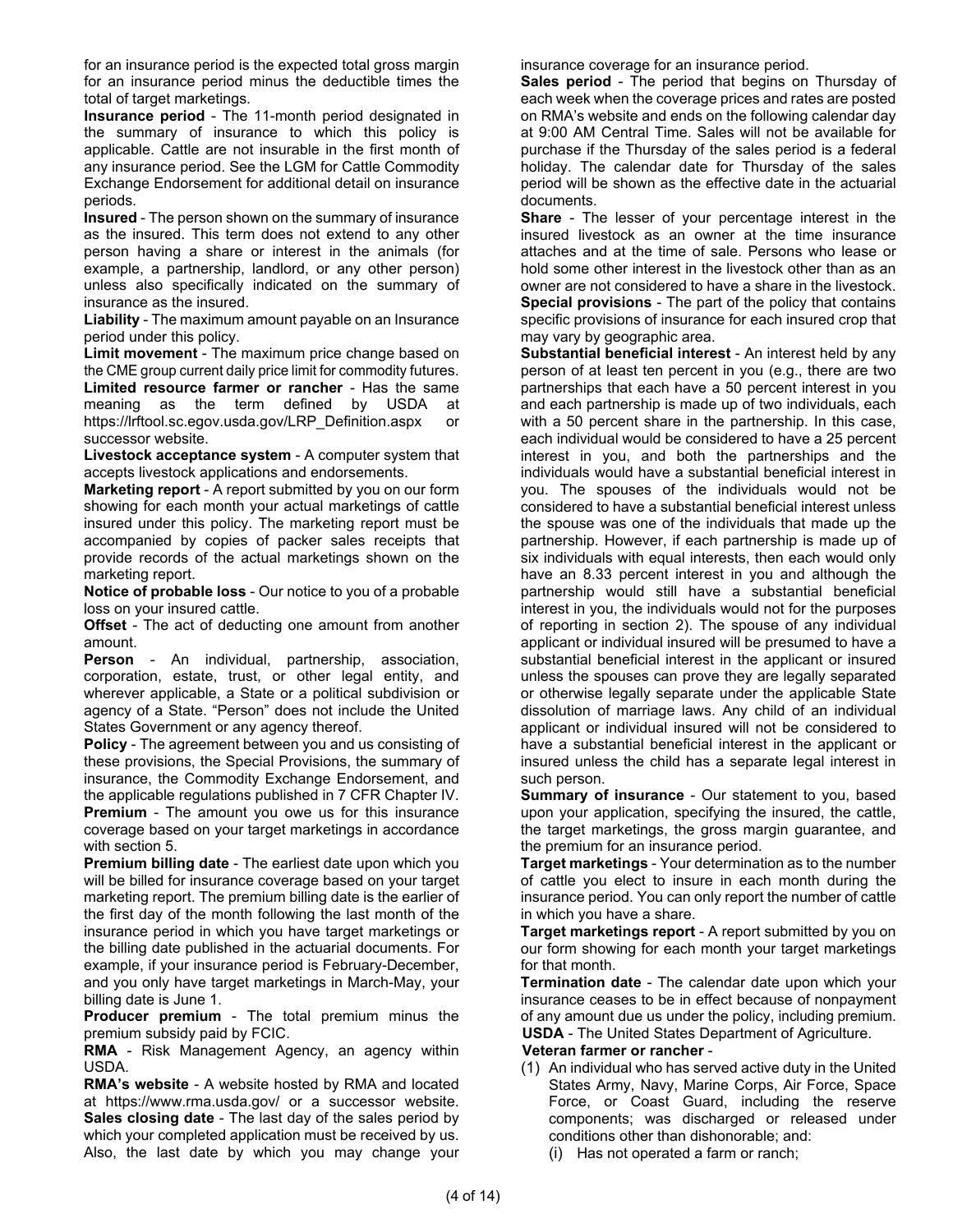- (ii) Has operated a farm or ranch for not more than 5 years; or
- (iii) First obtained status as a veteran during the most recent 5-year period.
- (2) A person, other than an individual, may be eligible for veteran farmer or rancher benefits if all substantial beneficial interest holders qualify as a veteran farmer or rancher in accordance with paragraph (1) of this definition; except in cases in which there is only a married couple, then a veteran and non-veteran spouse are considered a veteran farmer or rancher.

**Void** - When the policy is considered not to have existed for an insurance period as a result of concealment, fraud, or misrepresentation.

**Yearling finishing operation** - A type of farm operation that purchases yearling steers and heifers and feeds them until slaughter.

## **2. Life of Policy, Cancellation and Termination**

- (a) The application must be completed by you and received by us not later than the sales closing date. If cancellation or termination of insurance coverage occurs for any reason, including but not limited to indebtedness, suspension, debarment, disqualification, cancellation by you or us or violation of the controlled substance provisions of the Food Security Act of 1985, a new application must be filed for the crop.
- (b) Coverage will not be provided if you are ineligible under the policy or under any Federal statute or regulation.
- (c) Your agent does not have authority to bind coverage under this policy. Coverage for the cattle described in the application will only become effective when we notify you in writing that your application has been accepted and approved by us, and we issue a written summary of insurance to you.
	- (1) For subsequent insurance periods, coverage will only be effective if issue a written summary of insurance to you.
	- (2) This policy will be available for sale only on business days when RMA livestock acceptance system is operational.
- (d) This is a continuous policy and will remain in effect for each crop year following the acceptance of the original application until canceled by you in accordance with the terms of the policy or terminated by operation of the terms of the policy or by us. In accordance with section 20, FCIC may change the coverage provided from year to year.
- <span id="page-5-4"></span><span id="page-5-1"></span><span id="page-5-0"></span>(e) With respect to your application for insurance:
	- (1) You must include your social security number (SSN) if you are an individual (if you are an individual applicant operating as a business, you may provide an employer identification number (EIN) but you must also provide your SSN); or
	- (2) You must include your EIN if you are a person other than an individual;
	- (3) In addition to the requirements of section [2\(e\)\(1\)](#page-5-0) or [\(2\),](#page-5-1) you must include the following for all persons who have a substantial beneficial interest in you:
		- (i) The SSN for individuals; or
		- (ii) The EIN for persons other than individuals and the SSNs for all individuals that comprise the person with the EIN if such individuals

have a substantial beneficial interest in you;

- <span id="page-5-2"></span>(4) You must include:
	- (i) Your election of plan of insurance and any other material information required on the application to insure your cattle; and
	- (ii) All information required in section  $2(e)(4)(i)$  or your application will not be accepted and no coverage will be provided;
- <span id="page-5-5"></span>(5) Your application will not be accepted and no insurance will be provided for the year of application if the application does not contain your SSN or EIN. If your application contains an incorrect SSN or EIN for you, your application will be considered not to have been accepted, no insurance will be provided for the year of application and for any subsequent crop years, as applicable, and such policies will be void if:
	- (i) Such number is not corrected by you; or
	- (ii) You correct the SSN or EIN but:
		- (A) You cannot prove that any error was inadvertent (Simply stating the error was inadvertent is not sufficient to prove the error was inadvertent); or
		- (B) It is determined that the incorrect number would have allowed you to obtain disproportionate benefits under the crop insurance program, you are determined to be ineligible for insurance or you could avoid an obligation or requirement under any State or Federal law;
- <span id="page-5-6"></span><span id="page-5-3"></span>(6) With respect to persons with a substantial beneficial interest in you:
	- (i) The coverage for all livestock or livestock products included on your application will be reduced proportionately by the percentage interest in you of persons with a substantial beneficial interest in you (presumed to be 50 percent for spouses of individuals) if the SSNs or EINs of such persons are included on your application, the SSNs or EINs are correct, and the persons with a substantial beneficial interest in you are ineligible for insurance;
	- (ii) Your policies for all livestock or livestock products included on your application, and for all applicable crop years, will be void if the SSN or EIN of any person with a substantial beneficial interest in you is incorrect or is not included on your application and:
		- (A) Such number is not corrected or provided by you, as applicable;
		- (B) You cannot prove that any error or omission was inadvertent (Simply stating the error or omission was inadvertent is not sufficient to prove the error or omission was inadvertent); or
		- (C) Even after the correct SSN or EIN is provided by you, it is determined that the incorrect or omitted SSN or EIN would have allowed you to obtain disproportionate benefits under the crop insurance program, the person with a substantial beneficial interest in you is determined to be ineligible for insurance,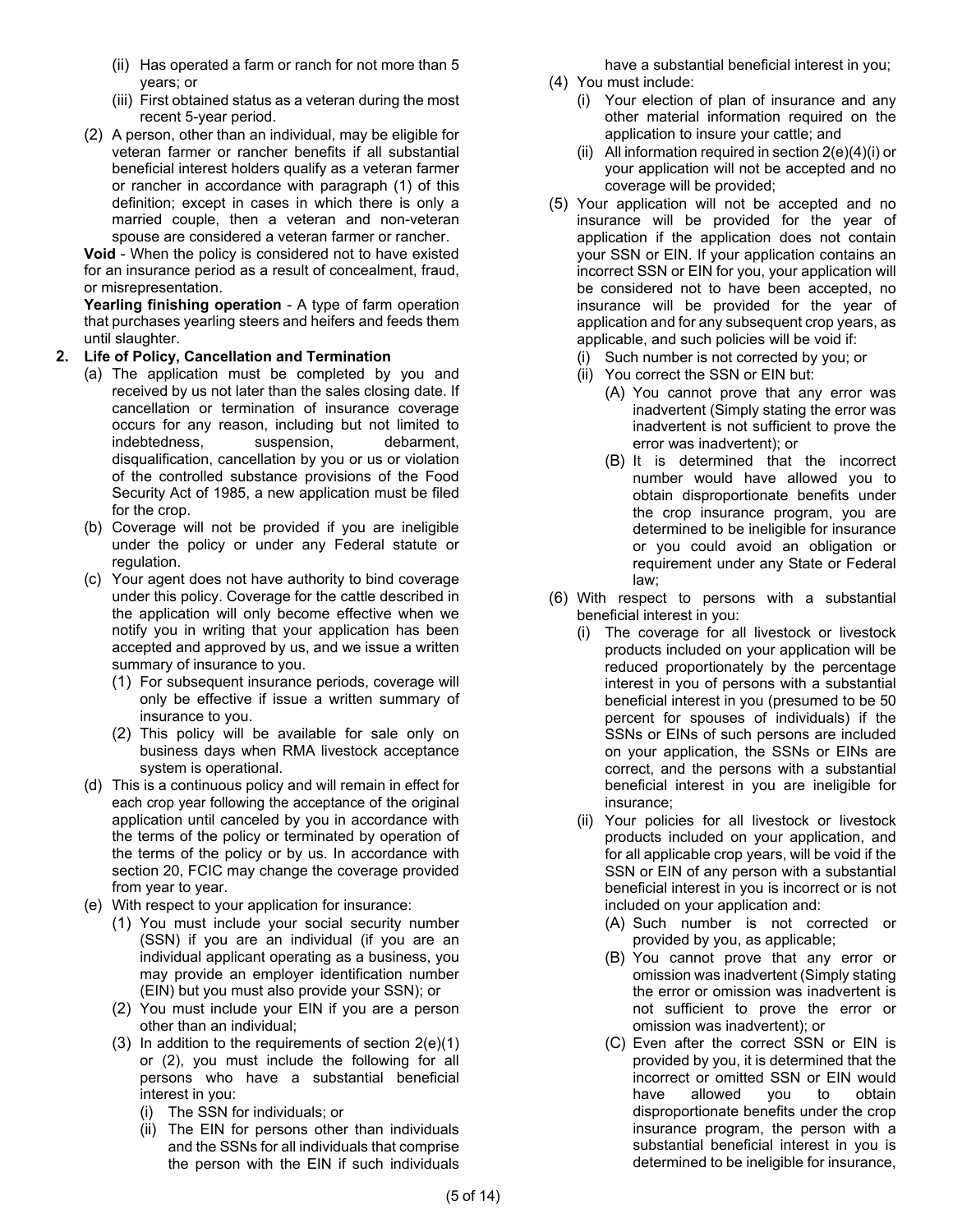or you or the person with a substantial beneficial interest in you could avoid an obligation or requirement under any State or Federal law; or

- (iii) Except as provided in sections  $2(e)(6)(ii)(B)$ and  $(C)2(e)(6)(ii)(C)$ , your policies will not be voided if you subsequently provide the correct SSN or EIN for persons with a substantial beneficial interest in you and the persons are eligible for insurance;
- <span id="page-6-0"></span>(7) When any of your policies are void under sections  $2(e)(5)$  or  $(6)$ :
	- (i) You must repay any indemnity that may have been paid for all applicable commodities and any crop years determined by us;
	- (ii) Even though the policies are void, you will still be required to pay an amount equal to 20 percent of the premium that you would otherwise be required to pay; and
	- (iii) If you previously paid premium or administrative fees, any amount in excess of the amount required in section [2\(e\)\(7\)\(ii\)](#page-6-0) will be returned to you;
- (8) Notwithstanding any of the provisions in this section, if you certify to an incorrect SSN or EIN, or receive an indemnity and the SSN or EIN was not correct, you may be subject to civil, criminal or administrative sanctions;
- (9) If any of the information regarding persons with a substantial beneficial interest in you changes after the cancellation date for the previous crop year, you must revise your application by the cancellation date for the current crop year to reflect the correct information. However, if such information changed less than 30 days before the cancellation date for the current crop year, you must revise your application by the cancellation date for the next crop year. If you fail to provide the required revisions, the provisions in section [2\(e\)\(6\)](#page-5-6) will apply; and
- <span id="page-6-1"></span>(10)If you are, or a person with a substantial beneficial interest in you is, not eligible to obtain a SSN or EIN, whichever is required, you must request an assigned number for the purposes of this policy from us:
	- (i) A number will be provided only if you can demonstrate you are, or a person with a substantial beneficial interest in you is, eligible to receive Federal benefits;
	- (ii) If a number cannot be provided for you in accordance with section [2\(e\)\(10\)\(i\),](#page-6-1) your application will not be accepted; or
	- (iii) If a number cannot be provided for any person with a substantial beneficial interest in you in accordance with section [2\(e\)\(10\)\(i\),](#page-6-1) the amount of coverage for all crops on the application will be reduced proportionately by the percentage interest of such person in you.
- (f) After acceptance of the application, you may not cancel this policy for the initial crop year. Thereafter, the policy will continue in force for each succeeding crop year unless canceled or terminated as provided below.
- (g) Either you or we may cancel this policy after the initial

crop year by providing written notice to the other on or before the cancellation date in accordance with section [2\(j\).](#page-8-0)

- <span id="page-6-2"></span>(h) Any amount owed to us for any policy authorized under the Act will be offset from any indemnity or prevented planting payment due you for this or any other crop insured with us under the authority of the Act.
	- (1) Even if your claim has not yet been paid, you must still pay the premium and administrative fee on or before the termination date for you to remain eligible for insurance.
	- (2) If we offset any amount due us from an indemnity or prevented planting payment owed to you, the date of payment for the purpose of determining whether you have a delinquent debt will be the date that you submit the claim for indemnity in accordance with section [7\(a\)](#page-10-0) (Determining Indemnities).
	- (3) For this agricultural commodity policy and any other agricultural commodity policy insured with us and it is:
		- (i) Prior to the premium billing date or for any endorsement that has not ended, you may request your premium and administrative fees to be offset from any indemnity or prevented planting payment due you; or
		- (ii) On or after the premium billing date or for any endorsement that has ended, your premium and administrative fees will be offset from any indemnity or prevented planting payment due you.
- <span id="page-6-3"></span>(i) A delinquent debt for any policy will make you ineligible to obtain crop insurance authorized under the Act for any subsequent crop year and result in termination of all policies in accordance with section [2\(i\)\(2\).](#page-7-0)
	- (1) With respect to ineligibility:
		- (i) Ineligibility for crop insurance will be effective on:
			- (A) The date that a policy was terminated in accordance with section [2\(i\)\(2\)](#page-7-0) for the crop for which you failed to pay premium, an administrative fee, or any related interest owed, as applicable;
			- (B) The payment due date contained in any notification of indebtedness for any overpaid indemnity if you fail to pay the amount owed, including any related interest owed, as applicable, by such due date; or
			- (C) The termination date for the crop year prior to the crop year in which a scheduled payment is due under a written payment agreement if you fail to pay the amount owed by any payment date in any agreement to pay the debt;
		- (ii) If you are ineligible and a policy has been terminated in accordance with section [2\(i\)\(2\),](#page-7-0)  you will not receive any indemnity and such ineligibility and termination of the policy may affect your eligibility for benefits under other USDA programs. Any indemnity payment that may be owed for the policy before it has been terminated will remain owed to you, but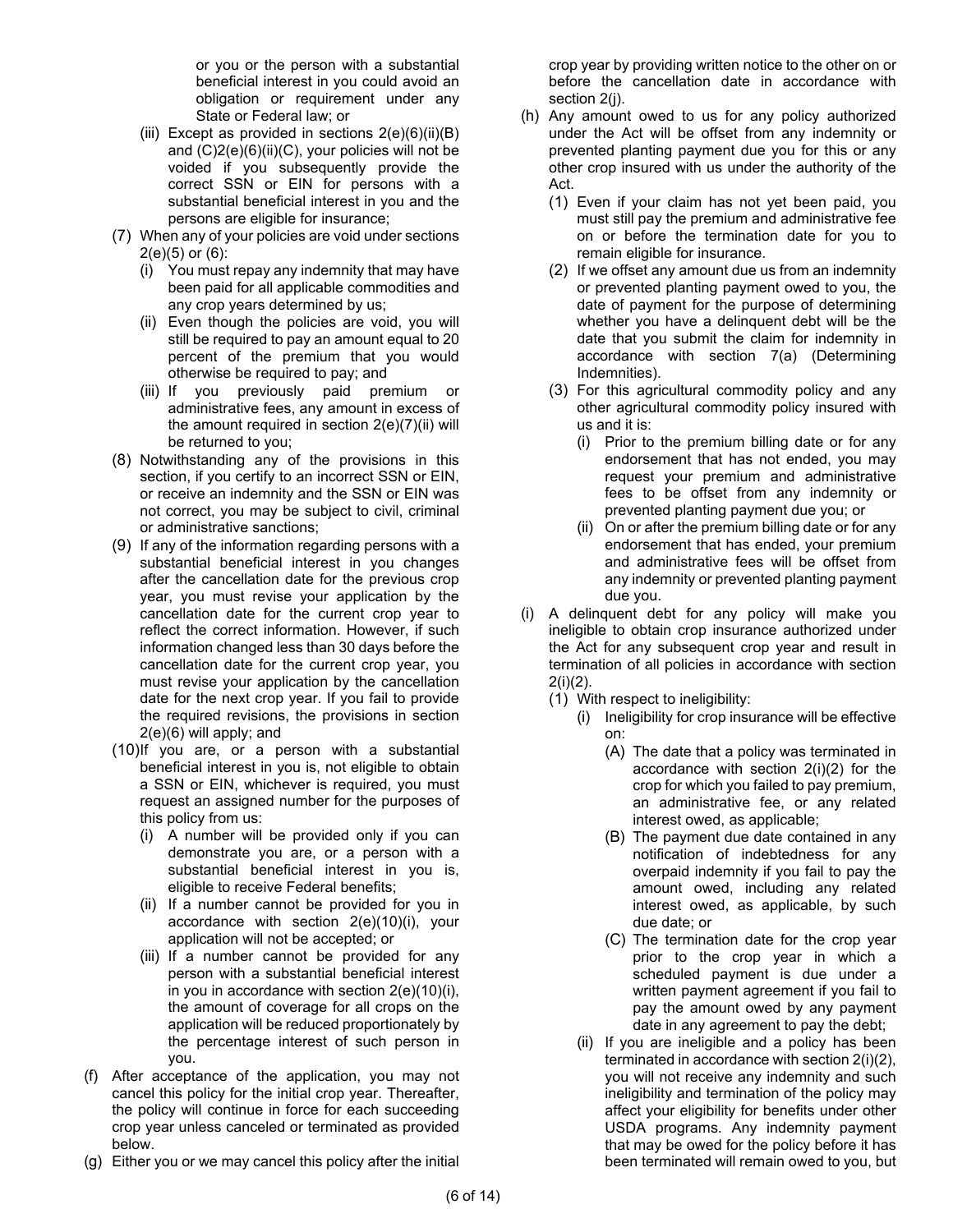may be offset in accordance with section [2\(h\),](#page-6-2) unless your policy was terminated in accordance with sections [2\(i\)\(2\)\(i\)\(A\),](#page-7-1) [\(B\),](#page-7-2) or  $(D)$ .

- <span id="page-7-7"></span><span id="page-7-2"></span><span id="page-7-1"></span><span id="page-7-0"></span>(2) With respect to termination:
	- (i) Termination will be effective on:
		- (A) For a policy with unpaid administrative fees or premiums, the termination date immediately subsequent to the billing date for the crop year (For policies which the sales closing date is prior to the termination date, such policies will terminate for the current crop year even if insurance attached prior to the termination date. Such termination will be considered effective as of the sales closing date and no insurance will be considered to have attached for the crop year and no indemnity will be owed);
		- (B) For a policy with other amounts due, the termination date immediately following the date you have a delinquent debt (For policies for which the sales closing date is prior to the termination date, such policies will terminate for the current crop year even if insurance attached prior to the termination date. Such termination will be considered effective as of the sales closing date and no insurance will be considered to have attached for the crop year and no indemnity will be owed);
		- (C) For all other policies that are issued by us under the authority of the Act, the termination date that coincides with the termination date for the policy with the delinquent debt or, if there is no coincidental termination date, the termination date immediately following the date you become ineligible;
		- (D) For execution of a written payment agreement and failure to make any scheduled payment, the termination date for the crop year prior to the crop year in which you failed to make the scheduled payment. (for this purpose only, the crop year will start the day after the termination date and end on the next termination date, e.g., if the termination date is November 30 and you fail to make a payment on November 15, 2019, your policy will terminate on November 30, 2018, for the 2019 crop year); or
	- (ii) For all policies terminated under sections  $2(i)(2)(i)(A)$ ,  $(B)$ , or  $(D)$ , any indemnities paid subsequent to the termination date must be repaid.
	- (iii) Once the policy is terminated, it cannot be reinstated for the current crop year unless:
		- (A) The termination was in error;
		- (B) The Administrator of the Risk Management Agency, at his or her sole discretion, determines that the following are met:
			- (1) In accordance with 7 CFR part 400,

subpart U, and FCIC procedures, you provide documentation that your inadvertent failure to pay your debt is due to an unforeseen or unavoidable event or other extenuating circumstances that created the inadvertent failure for you to make timely payment;

- (2) You remit full payment of the delinquent debt owed to us or FCIC with your request submitted in accordance with section [2\(i\)\(2\)\(iii\)\(B\)\(3\);](#page-7-4) and
- <span id="page-7-4"></span>(3) You submit a written request for reinstatement of your policy to us no later than 60 days after the termination date or the missed payment date of a previously executed written payment agreement, or in the case of overpaid indemnity or any amount that became due after the termination date, the due date specified in the notice to you of the amount due, if applicable.
	- (i) If authorization for reinstatement, as defined in 7 CFR part 400, subpart U, is granted, your policies will be reinstated effective at the beginning of the crop year for which you were determined ineligible, and you will be entitled to all applicable benefits under such policies, provided you meet all eligibility requirements and comply with the terms of the policy; and
	- (ii) There is no evidence of fraud or misrepresentation; or
- <span id="page-7-6"></span><span id="page-7-5"></span><span id="page-7-3"></span>(C) We determine that, in accordance with 7 CFR part 400, subpart U, and FCIC issued procedures, the following are met:
	- (1) You can demonstrate:
		- (i) You made timely payment for the amount of premium owed but you inadvertently omitted some small amount, such as the most recent month's interest or a small administrative fee;
		- (ii) The amount of the payment was clearly transposed from the amount that was otherwise due (For example, you owed \$892 but you paid \$829);
		- (iii) You timely made the full payment of the amount owed but the delivery of that payment was delayed, and was postmarked no more than seven calendar days after the termination date or the missed payment date of a previously executed written payment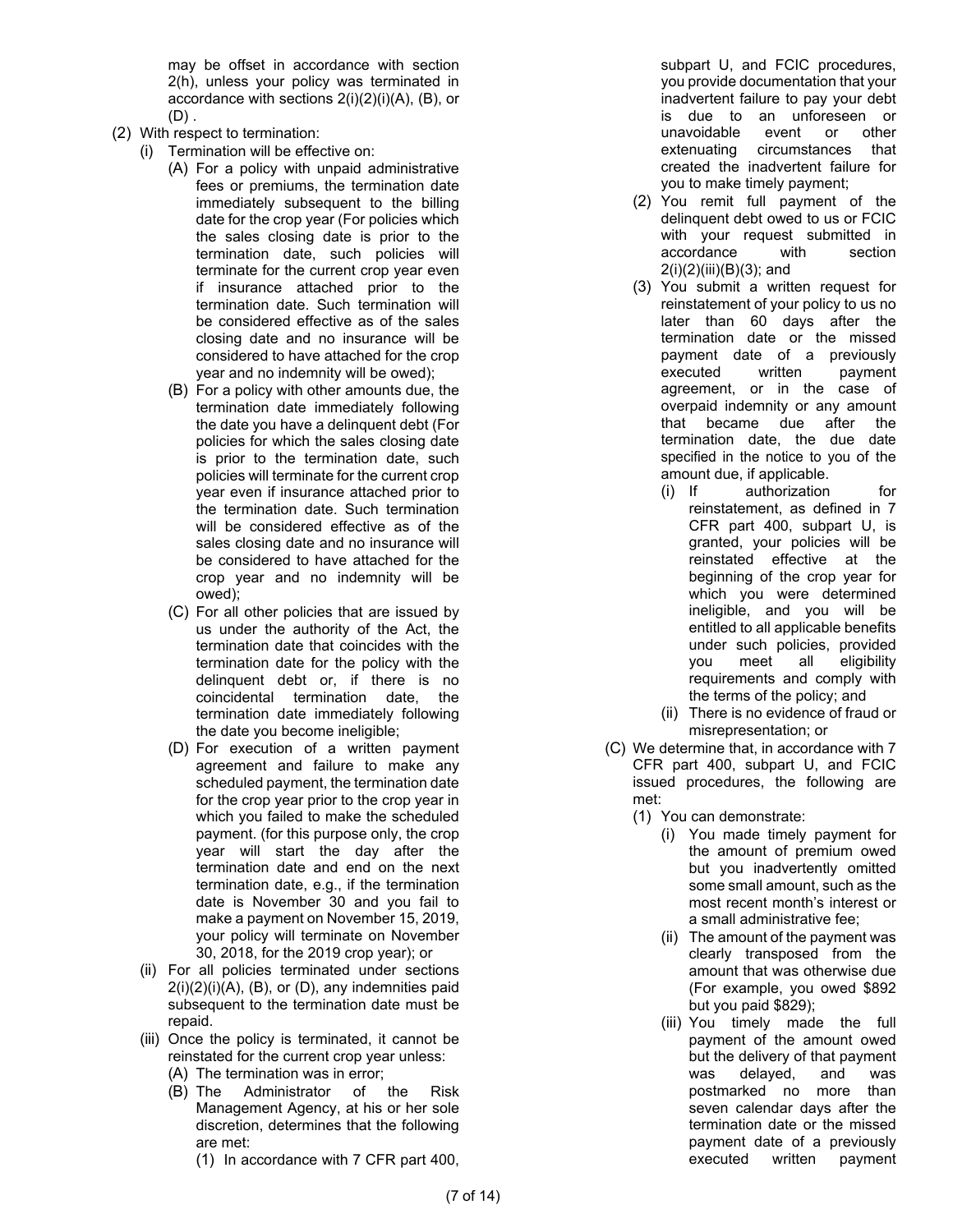agreement, or in the case of overpaid indemnity or any amount that became due after the termination date, the due date specified in a notice to you of an amount due, as applicable.

- (iv) For previously executed written payment agreements, you made the full payment of the scheduled payment amount owed within 15 calendar days after the missed payment date.
- (2) You remit full payment of the delinquent debt owed to us; and
- (3) You submit a written request for reinstatement of your policy to us in accordance with 7 CFR part 400, subpart U, and applicable procedures no later than 30 days after the termination date or the missed payment date of a previously executed written payment agreement, or in the case of overpaid indemnity or any amount that became due after the termination date, the due date specified in the notice to you of the amount due, if applicable; and
- (4) If authorization for reinstatement, as defined in 7 CFR part 400, subpart U, is granted, your policies will be reinstated effective at the beginning of the crop year for which you were determined ineligible, and you will be entitled to all applicable benefits under such policies, provided you meet all eligibility requirements and comply with the terms of the policy; and
- (5) There is no evidence of fraud or misrepresentation.
- (iv) A determination made under:
	- $(A)$  Section  $2(i)(2)(iii)(B)$  may only be appealed to the National Appeals Division in accordance with 7 CFR part 11; and
	- (B) Section  $2(i)(2)(iii)(C)$  may only be appealed in accordance with section 19.
- (3) To regain eligibility, you must:
	- (i) Repay the delinquent debt in full;
	- (ii) Execute a written payment agreement, in accordance with 7 CFR part 400, subpart U, and make payments in accordance with the agreement; or
	- (iii) Have your debts discharged in bankruptcy.
- (4) After you become eligible for crop or livestock insurance, if you want to obtain coverage for your crops or livestock, you must submit a new application on or before the sales closing date for the crop (Since applications for crop insurance cannot be accepted after the sales closing date, if you make any payment after the sales closing date, you cannot apply for insurance until the next available sales closing date).
- (5) For example, for the 2020 crop year, if you purchase Livestock Gross Margin (LGM), with a termination date of June 30, 2020, and you do not pay the premium or other amounts due for LGM by the termination date, your livestock policies will terminate retroactive to the sales closing date that is immediately subsequent to the sales period for which the premium is delinguent, even if insurance has already attached to a subsequent sales period. The ineligibility date would be June 30, 2020. In accordance with section  $2(i)(2)(i)(C)$ , for any other policy issued under the authority of the Federal Crop Insurance Act that does not have the same termination date of June 30, the termination for such other policy will be effective on the termination date following when you become ineligible. For example, a producer purchased an LGM policy on July 31, 2020, and did not pay the premium by the premium due date and subsequently purchased a Federal reinsured corn policy on March 15, 2021. The LGM policy is terminated June 30, 2021, and the producer is ineligible for any livestock plan of insurance as of the next sales closing date after June 30, 2021. However, the Federal reinsured corn policy would remain in effect for 2021 and would be terminated as of March 15, 2022, if the LGM premium remained delinquent. No indemnity will be due for that crop year for either crop. You will not be eligible to apply for crop insurance for any crop until after the amounts owed are paid in full or you file a petition to discharge the debt in bankruptcy.
- (6) If you are determined to be ineligible under section [2\(i\),](#page-6-3) persons with a substantial beneficial interest in you may also be ineligible until you become eligible again.
- <span id="page-8-3"></span><span id="page-8-2"></span><span id="page-8-1"></span><span id="page-8-0"></span>(j) In cases where there has been a death, disappearance, judicially declared incompetence, or dissolution of any insured person:
	- (1) If any married individual insured dies, disappears, or is judicially declared incompetent, the named insured on the policy will automatically convert to the name of the spouse if:
		- (i) The spouse was included on the policy as having a substantial beneficial interest in the named insured; and
		- (ii) The spouse has a share of the crop.
	- (2) The provisions in section  $2(j)(3)$  will be applicable if:
		- (i) Any partner, member, shareholder, etc., of an insured entity dies, disappears, or is judicially declared incompetent, and such event automatically dissolves the entity; or
		- (ii) An individual, whose estate is left to a beneficiary other than a spouse or left to the spouse and the criteria in section [2\(j\)\(1\)](#page-8-2) are not met, dies, disappears, or is judicially declared incompetent.
	- (3) If section [2\(j\)\(2\)](#page-8-3) applies and the death, disappearance, or judicially declared incompetence occurred:
		- (i) More than 30 days before the cancellation date, the policy is automatically canceled as of the cancellation date and a new application must be submitted; or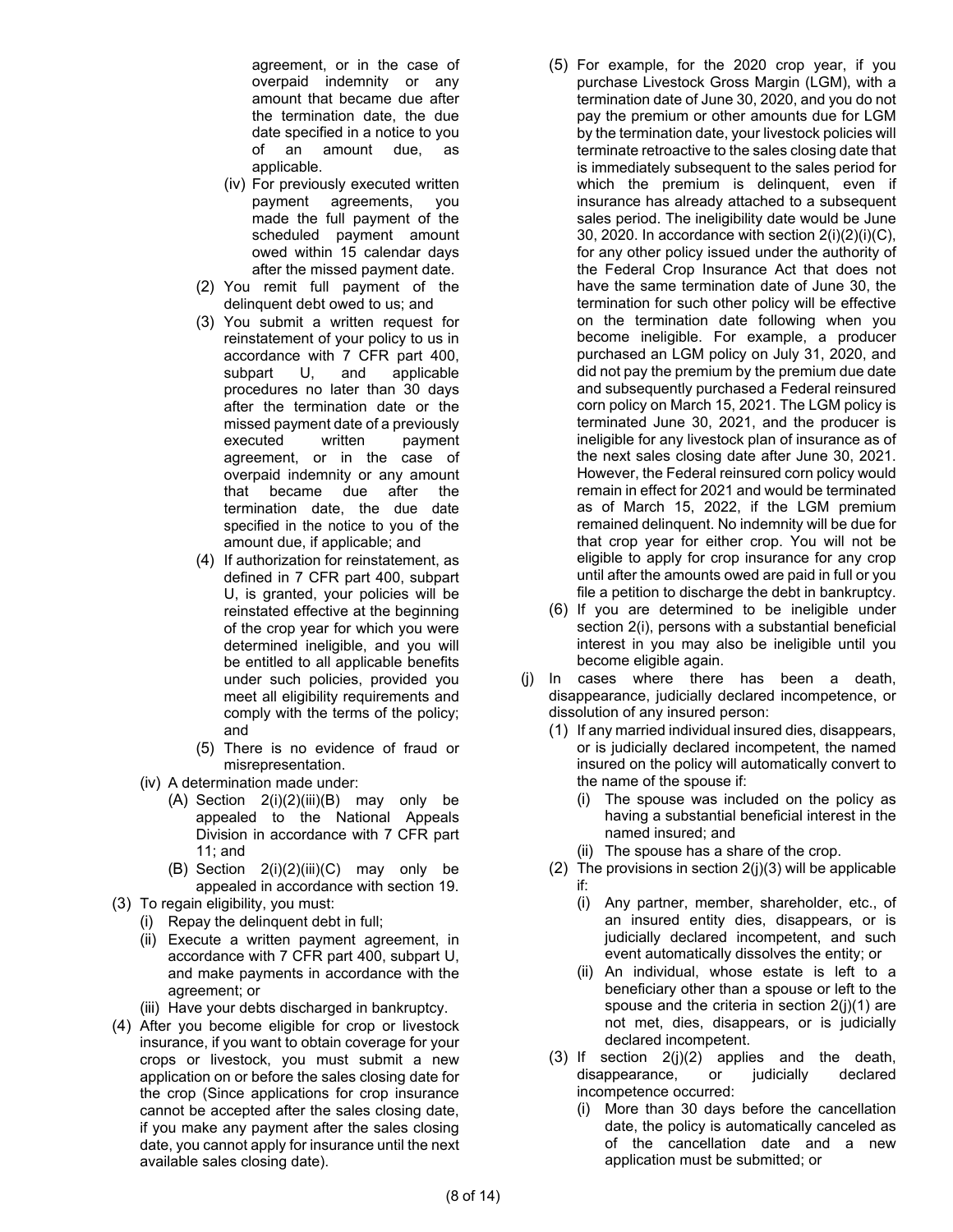- <span id="page-9-1"></span>(ii) Thirty days or less before the cancellation date, or after the cancellation date, the policy will continue in effect through the crop year immediately following the cancellation date and be automatically canceled as of the cancellation date immediately following the end of the insurance period for the crop year, unless canceled by the cancellation date prior to the start of the insurance period:
	- (A) A new application for insurance must be submitted prior to the sales closing date for coverage for the subsequent crop year; and
	- (B) Any indemnity will be paid to the person or persons determined to be beneficially entitled to the payment and such person or persons must comply with all policy provisions and pay the premium.
- <span id="page-9-0"></span>(4) If any insured entity is dissolved for reasons other than death, disappearance, or judicially declared incompetence:
	- (i) Before the cancellation date, the policy is automatically canceled as of the cancellation date and a new application must be submitted; or
	- (ii) On or after the cancellation date, the policy will continue in effect through the crop year immediately following the cancellation date and be automatically canceled as of the cancellation date immediately following the end of the insurance period for the crop year, unless canceled by the cancellation date prior to the start of the insurance period:
		- (A) A new application for insurance must be submitted prior to the sales closing date for coverage for the subsequent crop year; and
		- (B) Any indemnity will be paid to the person or persons determined to be beneficially entitled to the payment and such person or persons must comply with all policy provisions and pay the premium.
- (5) If section [2\(j\)\(2\)](#page-8-3) or [\(4\)](#page-9-0) applies, a remaining member of the insured person or the beneficiary is required to report to us the death, disappearance, judicial incompetence, or other event that causes dissolution not later than the next cancellation date, except if section [2\(j\)\(3\)\(ii\)](#page-9-1) applies, notice must be provided by the cancellation date for the next crop year. If notice is not provided timely, the provisions of section [2\(j\)\(2\)](#page-8-3) o[r \(4\)](#page-9-0) will apply retroactive to the date such notice should have been provided and any payments made after the date the policy should have been canceled must be returned.
- (k) We may cancel your policy if no premium is earned for three consecutive years.
- (l) The cancellation date is June 30 for the policy and the termination date for the policy is June 30 of the year following the cancellation date as stated in the actuarial documents. For example, a policy with the cancellation date of June 30, 2023, would have the termination date of June 30, 2024. Cancellation during a crop year is not allowed.
- (m) Any person may sign any document relative to crop

insurance coverage on behalf of any other person covered by such a policy, provided that the person has a properly executed power of attorney or such other legally sufficient document authorizing such person to sign. You are still responsible for the accuracy of all information provided on your behalf and may be subject to any applicable consequences, if any information has been misreported.

- (n) LGM for Cattle will not be offered for a sales period if the required data for establishing the expected gross margins for each month of the insurance period are not available because futures did not trade, or were not able to continue trading at the end of the day (such as the price moved the maximum allowed by the exchange and trading was suspended), for any day that the information is needed.
	- (1) LGM for Cattle will not be offered if CME Group live cattle futures prices decline by the maximum allowed by the exchange two consecutive days during the time period for establishing the expected gross margins.
	- (2) LGM for Cattle will not be offered if CME Group feeder cattle or CME Group corn futures prices increase by the maximum allowed by the exchanges two consecutive days during the time period for establishing the expected gross margins.

## **3. Insurance Coverage**

- (a) Your gross margin guarantee, deductible amount, and maximum premium for the insurance period are as shown on your summary of insurance.
- (b) You must select a deductible amount by the sales closing date.
- (c) You may only select one deductible amount that is applicable for all target marketings for each target marketings report.
- (d) Target marketings must be submitted on our form by the sales closing date for each insurance period in which you desire coverage. If target marketings are not submitted by the sales closing date, your target marketings for the insurance period will be zero.
- (e) Target marketings for any month of an insurance period cannot be greater than the approved target marketings for that insurance period. Your target marketings are due at the time of application in the initial insurance period and your target marketings report is due by the sales closing date in subsequent insurance periods.
- (f) No indemnity will be owed, but you will still be responsible for any premiums owed, if we find that your marketing report:
	- (1) Is not supported by written, verifiable records in accordance with the definition of marketing report; or
	- (2) Fails to accurately report actual marketings or other material information.
- (g) Coverage can be purchased from the time during the sales period or as otherwise specified in the Special Provisions. Coverage is not available for purchase if expected margins are not available on the RMA website.
- (h) Sales of LGM for Cattle may be suspended for the next sales period if extraordinary events occur that interfere with the effective functioning of the corn, feeder cattle, or live cattle commodity markets as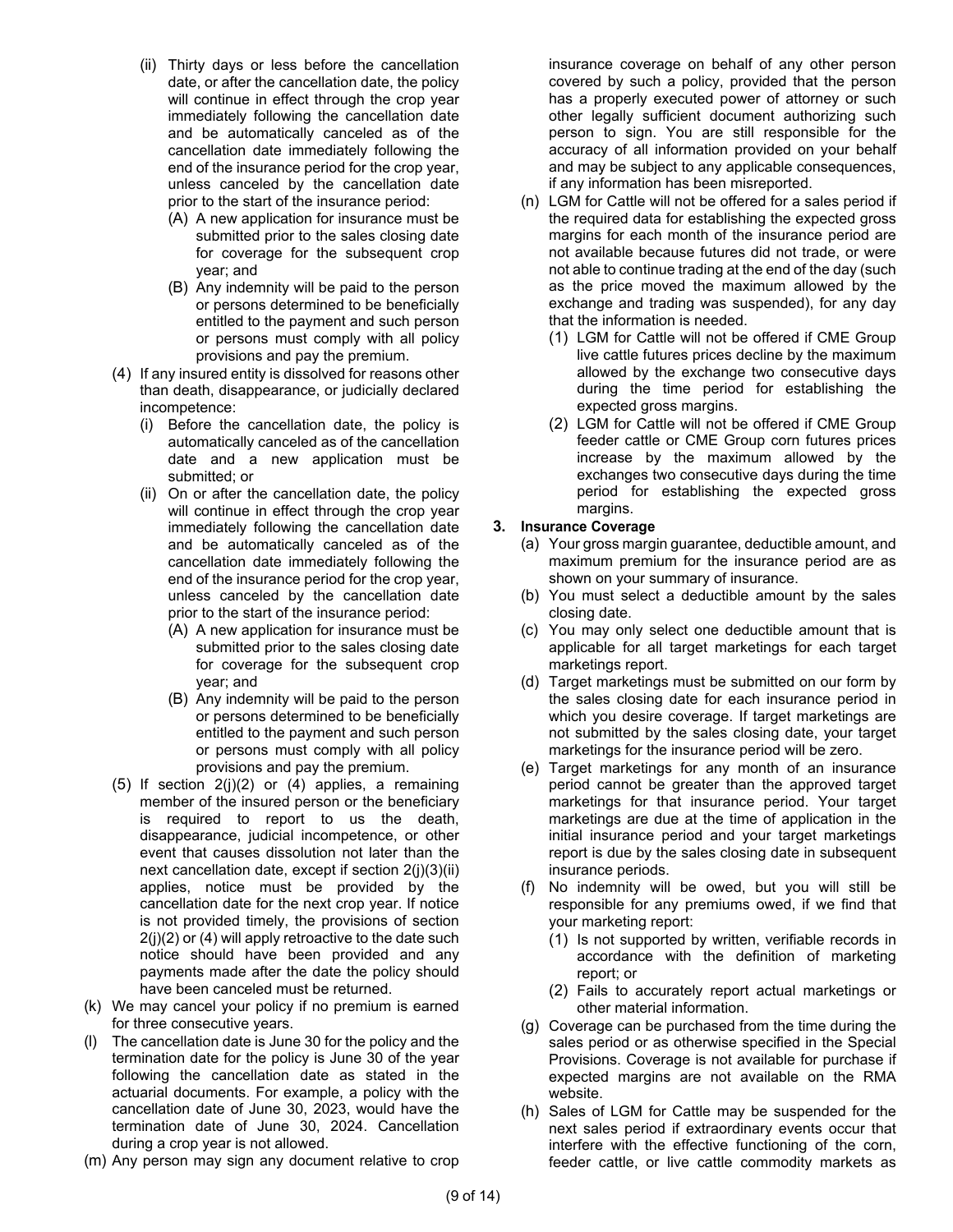determined by FCIC. Evidence of such events may include, but is not limited to, consecutive limit down moves in the live cattle futures markets or consecutive limit up moves in the feeder cattle and/or corn futures markets.

(i) In accordance with section 17, you may not have any other FCIC reinsured livestock policy covering the same class of livestock for any month for which you have declared target marketings or have any other FCIC reinsured livestock policy covering the same insured livestock at the same time.

#### **4. Causes of Loss Covered**

This policy provides insurance only for the difference between the actual gross margin and the gross margin guarantee resulting from unavoidable natural occurrences, as required by the Act. This policy does not insure against the death or other loss or destruction of your cattle, or against any other loss or damage of any kind whatsoever.

## **5. Premium**

- (a) The premium is earned and payable at the time coverage begins and you will be billed for the premium on the premium billing date.
- (b) You are only eligible for premium subsidy if you target market in two (2) or more months of an insurance period.
- (c) The premium amount is shown on your summary of insurance.
- (d) The premium will be based on the information you provide on your application.
- (e) Premium or administrative fees owed by you will be offset from an indemnity or prevented planting payment due you in accordance with section [2\(h\).](#page-6-2)
- (f) If you qualify as a beginning farmer or rancher, your premium subsidy will be 10 percentage points greater than the premium subsidy that you would otherwise receive, unless otherwise specified in the Special Provisions.
- <span id="page-10-2"></span><span id="page-10-1"></span>(g) You will be ineligible for any premium subsidy paid on your behalf by FCIC for any policy issued by us if:
	- (1) USDA determines you have committed a violation of the highly erodible land conservation or wetland conservation provisions of 7 CFR part 12 as amended by the Agricultural Act of 2014; or
	- (2) You have not filed form AD-1026 with FSA for the reinsurance year by the premium billing date.
		- (i) Notwithstanding section  $5(g)(2)$ , you may be eligible for premium subsidy without having a timely filed form AD-1026:
			- (A) For the initial reinsurance year if you certify by the premium billing date for your policy that you meet the qualifications as outlined in FCIC approved procedures for producers who are new to farming, new to crop insurance, a new entity, or have not previously been required to file form AD-1026; or
			- (B) If FSA approves relief for failure to timely file due to circumstances beyond your control or failure to timely provide adequate information to complete form AD-1026 in accordance with the provisions contained in 7 CFR part 12.
		- (i) To be eligible for premium subsidy paid on

your behalf by FCIC, it is your responsibility to assure you meet all the requirements for:

- (A) Compliance with the conservation provisions specified in section [5\(g\)\(1\)](#page-10-2) of this section; and
- (B) Filing form AD-1026, or successor form, to be properly identified as in compliance with the conservation provisions specified in section  $5(g)(1)$  of this section.

## **6. Insurance Period**

- (a) Coverage begins on your cattle on the first day of the second calendar month following the month of the sales closing date. For example, for contracts with a sales closing date in January, coverage will begin on March 1.
- (b) Coverage ends at the earliest of:
	- (1) The last month of the insurance period in which you have target marketings;
	- (2) As otherwise specified in the policy.
	- (3) If the end date is on a Saturday, Sunday, or federal holiday, or, if for any reason the relevant report is not available to us for that day or any other day of the ending period, then the actual ending value will be based on the most recent reports made prior to that date.

#### <span id="page-10-0"></span>**7. Determining Indemnities**

- (a) In the case of a payable loss on insured cattle, we will send you a notice of probable loss approximately ten days after all actual gross margins applicable for the insurance period are released by RMA. You must submit a marketing report within 15 days of your receipt of the notice of probable loss.
- <span id="page-10-3"></span>(b) In the event of loss covered by this policy, we will settle your claim by subtracting the actual total gross margin from the gross margin guarantee. If the result is greater than zero, an indemnity will be paid. Under no circumstances will the indemnity be greater than your total target marketings multiplied by the threeday average CME Group live cattle futures price established at the beginning of the insurance period multiplied by the assumed weight of the cattle.
- (c) In the event that the total of actual marketings are less than 75 percent of the total of target marketings for the insurance period, indemnities will be reduced by the percentage by which the total of actual marketings for the insurance period fell below the total of target marketings for the period.

## **8. Conformity to Food Security Act**

Although your violation of a number of federal statutes, including the Act, may cause cancellation or termination of the policy or may cause the policy to become void, you should be specifically aware that your policy will be canceled if you are determined to be ineligible to receive benefits under the Act due to violation of the controlled substance provisions (title XVII) of the Food Security Act of 1985 (Pub. L. 99-198) and the regulations published at 7 CFR part 400, subpart U. We will recover any and all monies paid to you or received by you during your period of ineligibility, and your premium will be refunded, less a reasonable amount for expenses and handling not to exceed 20 percent of the total premium.

#### **9. Amounts Due Us**

(a) Interest will accrue at the rate of 1.25 percent simple interest per calendar month on any unpaid amount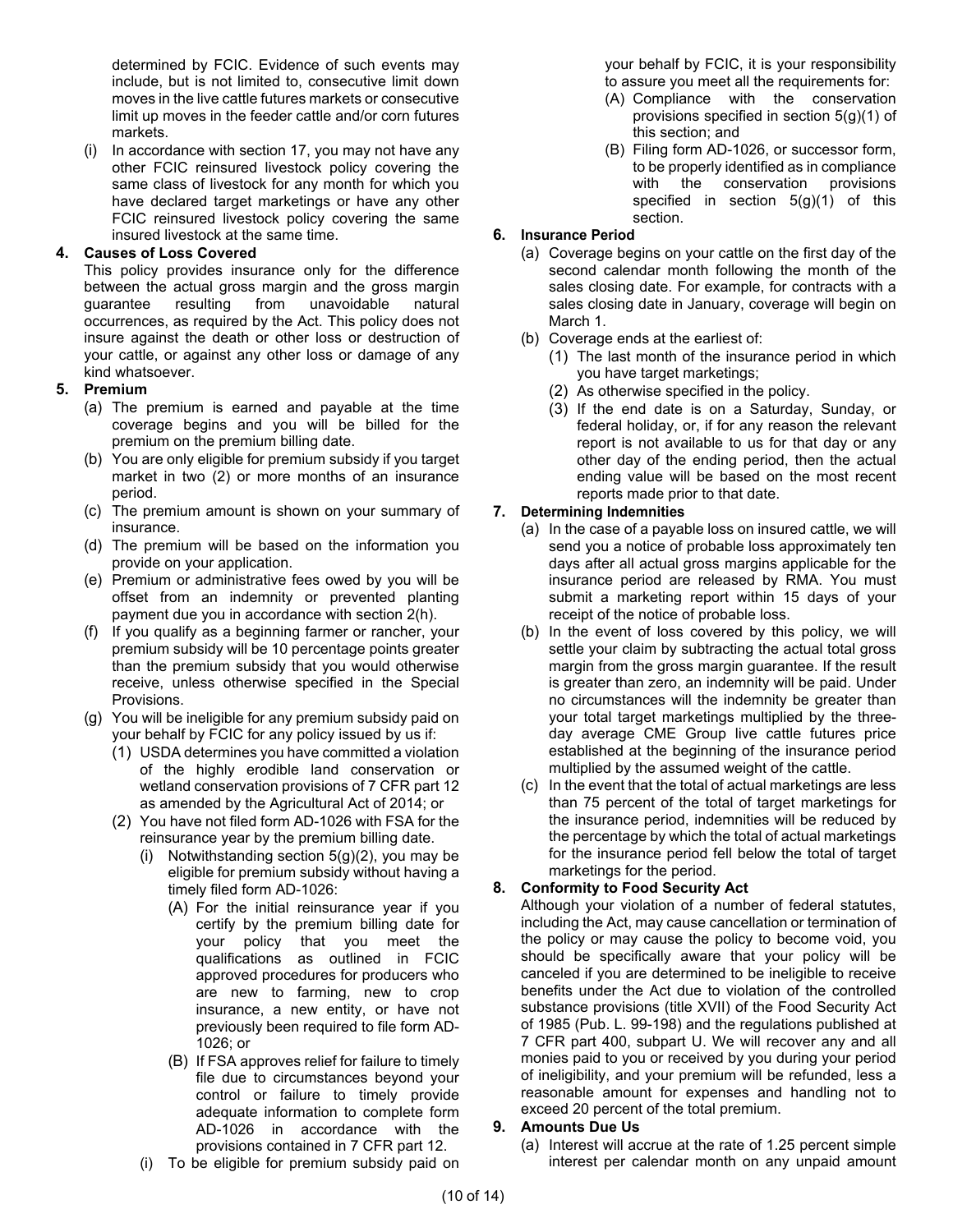owed to us or on any unpaid administrative fees owed to FCIC.

- (1) For the purpose of premium amounts owed to us or administrative fees owed to FCIC, interest will start to accrue on the first day of the month following the issuance of the notice by us, provided that a minimum of 30 days have passed from the premium billing date specified in the actuarial documents.
- (2) We will collect any unpaid amounts owed to us and any interest owed thereon, and, prior to the termination date, we will collect any administrative fees and interest owed thereon to FCIC.
- (3) After the termination date, FCIC will collect any unpaid administrative fees and any interest owed thereon for any catastrophic risk protection policy and we will collect any unpaid administrative fees and any interest owed thereon for additional coverage policies.
- (b) For the purpose of any other amounts due us, such as repayment of indemnities found not to have been earned, interest will start to accrue on the date that notice is issued to you for the collection of the unearned amount.
	- (1) Amounts found due under this paragraph will not be charged interest if payment is made within 30 days of issuance of the notice by us.
	- (2) The amount will be considered delinquent if not paid within 30 days of the date the notice is issued by us.
- (c) All amounts paid will be applied first to expenses of collection, if any, second, to the reduction of accrued interest, and then to the reduction of the principal balance.
- (d) If we determine that it is necessary to contract with a collection agency or to employ an attorney to assist in collection, you agree to pay all the expenses of collection.
- (e) The portion of the amounts owed by you for a policy authorized under the Act that are owed to FCIC may be collected in part through administrative offset from payments you receive from United States government agencies in accordance with 31 U.S.C. chapter 37. Such amounts include all administrative fees, and the share of the overpaid indemnities and premiums retained by FCIC plus any interest owed thereon.

#### <span id="page-11-0"></span>**10. Payment and Interest Limitations**

We will pay simple interest computed on the net indemnity ultimately found to be due by us or by a final judgment of a court of competent jurisdiction, from and including the 61st day after the date you sign, date, and submit to us the properly completed marketing report. Interest will be paid only if the reason for our failure to timely pay is NOT due to your failure to provide information or other material necessary for the computation or payment of the indemnity. The interest rate will be that established by the Secretary of the Treasury under section 12 of the Contract Disputes Act of 1978 (41 U.S.C. 611) and published in the Federal Register semiannually on or about January 1 and July 1 of each year and may vary with each publication.

## **11. Concealment, Misrepresentation, or Fraud**

(a) If you have falsely or fraudulently concealed the fact that you are ineligible to receive benefits under the Act or if you or anyone assisting you has concealed or misrepresented any material fact relating to this policy:

- (1) This policy will be void for each insurance period in which the concealment, fraud, or misrepresentation occurred; and
- (2) You may be subject to remedial sanctions in accordance with 7 U.S.C. 1515(h) and 7 CFR part 400, subpart R.
- (b) Voidance of this policy will result in you having to reimburse all indemnities paid for the insurance period.
- (c) Voidance will be effective on the first day of the insurance period for the crop year in which the act occurred and will not affect the policy for subsequent insurance periods unless a violation of this section also occurred in such insurance periods.
- (d) Even though this policy is void, you will still be required to pay the administrative and operating expenses contained on your premium statement to offset costs incurred by us in the service of this policy.
- (e) If you willfully and intentionally provide false or inaccurate information to us or FCIC or you fail to comply with a requirement of FCIC, in accordance with 7 CFR part 400, subpart R, FCIC may impose on you:
	- (1) A civil fine for each violation in an amount not to exceed the greater of:
		- (i) The amount of the pecuniary gain obtained as a result of the false or inaccurate information provided or the noncompliance with a requirement of FCIC; or
		- (ii) \$10,000; and
	- (2) A disqualification for a period of up to 5 years from receiving any monetary or non- monetary benefit provided under each of the following:
		- (i) Any crop insurance policy offered under the Act;
		- (ii) The Farm Security and Rural Investment Act of 2002 (7 U.S.C. 7333 et seq.);
		- (iii) The Agricultural Act of 1949 (7 U.S.C. 1421 et seq.);
		- (iv) The Commodity Credit Corporation Charter Act (15 U.S.C. 714 et seq.);
		- (v) The Agricultural Adjustment Act of 1938 (7 U.S.C. 1281 et seq.);
		- (vi) Title XII of the Food Security Act of 1985 (16 U.S.C. 3801 et seq.);
		- (vii) The Consolidated Farm and Rural Development Act (7 U.S.C. 1921 et seq.); and
		- (viii)Any federal law that provides assistance to a producer of an agricultural commodity affected by a crop or livestock loss or a decline in the prices of agricultural commodities.

## **12. Transfer of Coverage and Right to Indemnity**

If you transfer any of the ownership interest in your cattle during the insurance period, you may transfer your coverage rights, if the transferee is eligible for crop or livestock insurance.

- (a) We will not be liable for any more than the liability determined in accordance with your policy that existed before the transfer occurred.
- (b) The transfer of coverage rights must be on our form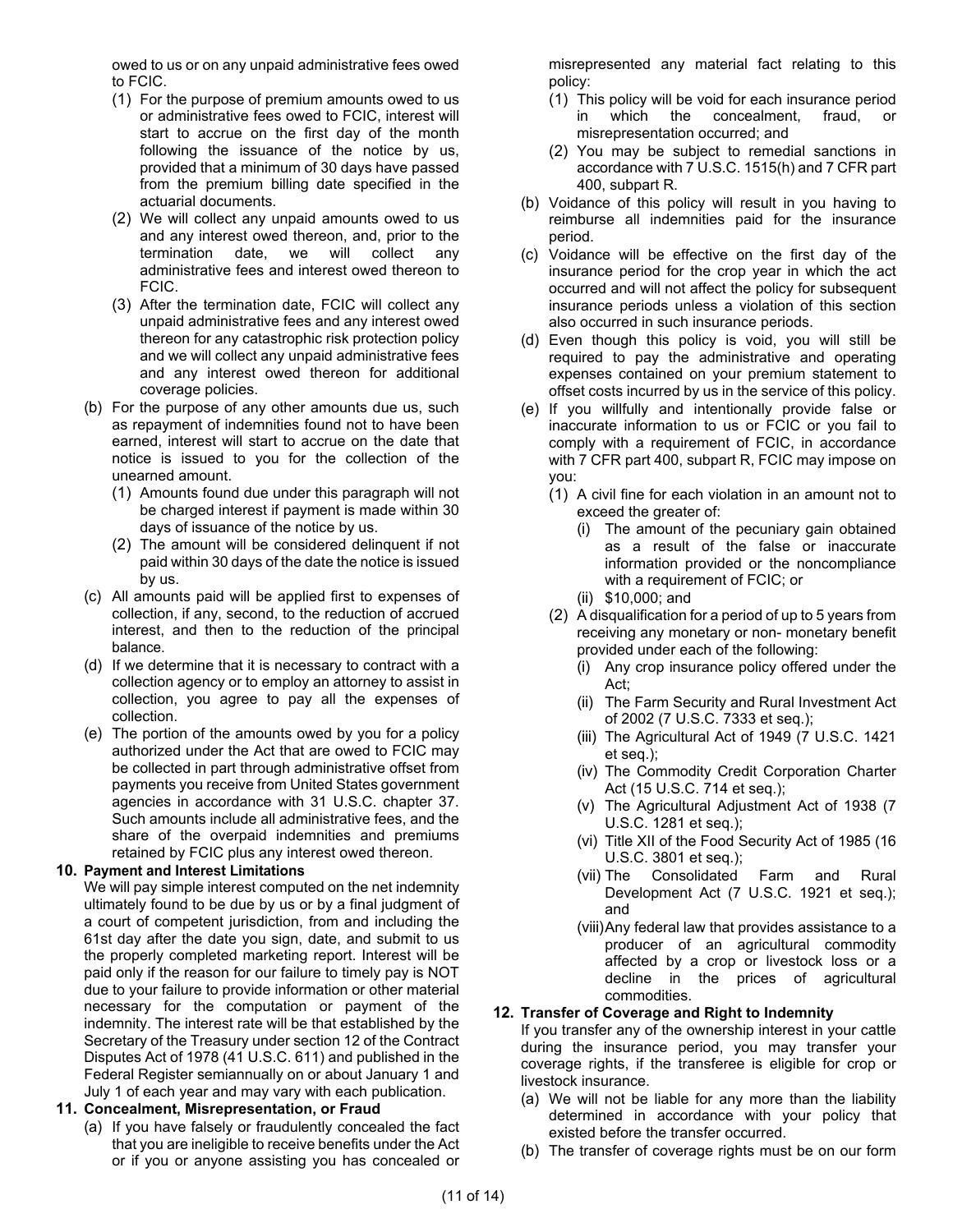and will not be effective until approved by us in writing.

- (c) Both you and the transferee are jointly and severally liable for the payment of the premium.
- (d) The transferee has all rights and responsibilities under this policy consistent with the transferee's interest.
- (e) If the transferee is not eligible for insurance under this policy for any reason, and the transfer occurs before the final 30 days of the quarterly insurance period, then the transferred portion of the coverage will be terminated and no premium for that portion will be refunded.

#### **13. Assignment of Indemnity**

- (a) You may assign your right to an indemnity for the crop year only to creditors or other persons to whom you have a financial debt or other pecuniary obligation. You may be required to provide proof of the debt or other pecuniary obligation before we will accept the assignment of indemnity.
- (b) All assignments must be on our form and must be provided to us. Each assignment form may contain more than one creditor or other person to whom you have a financial debt or other pecuniary obligation.
- (c) Unless you have provided us with a properly executed assignment of indemnity, we will not make any payment to a lienholder or other person to whom you have a financial debt or other pecuniary obligation even if you may have a lien or other assignment recorded elsewhere. Under no circumstances will we be liable:
	- (1) To any lienholder or other person to whom you have a financial debt or other pecuniary obligation where you have failed to include such lienholder or person on a properly executed assignment of indemnity provided to us; or
	- (2) To pay to all lienholders or other persons to whom you have a financial debt or other pecuniary obligation any amount greater than the total amount of indemnity owed under the policy.
- (d) If we have received the properly executed assignment of indemnity form:
	- (1) Only one payment will be issued jointly in the names of all assignees and you; and
	- (2) Any assignee will have the right to submit all loss notices and forms as required by the policy.
- (e) If you have suffered a loss from an insurable cause and fail to file a claim for indemnity within the period specified in section [7\(b\),](#page-10-3) the assignee may submit the claim for indemnity not later than 15 days after the period for filing a claim has expired. We will honor the terms of the assignment only if we can accurately determine the amount of the claim. However, no action will lie against us for failure to do so.

#### **14. Descriptive Headings**

The descriptive headings of the various policy provisions are formulated for convenience only and are not intended to affect the construction or meaning of any of the policy provisions.

## **15. Notices**

- (a) All notices required to be given by you must be in writing and received by the insurance agent identified in your application within the designated time unless otherwise provided by the notice requirement.
	- (1) Notices required to be given immediately may be by telephone or in person and confirmed in writing.
- (2) Time of the notice will be determined by the time of our receipt of the written notice. If the date by which you are required to submit a report or notice falls on Saturday, Sunday, or a federal holiday, or if your agent's office is, for any reason, not open for business on the date you are required to submit such notice or report, such notice or report must be submitted on the next business day.
- (b) All policy provisions, notices and communications that we send to you will be:
	- (1) Provided by electronic means, unless:
		- (i) We do not have the ability to transmit such information to you by electronic means; or
		- (ii) You elect to receive a paper copy of such information;
	- (2) Sent to the location specified in your records with your crop insurance agent; and
	- (3) Conclusively presumed to have been received by you.

#### **16. Applicability of State and Local Statutes**

If the provisions of this policy conflict with statutes of the state or locality in which this policy is issued, the policy provisions will prevail. State and local laws and regulations in conflict with federal statutes or regulations do not apply to this policy.

#### **17. Other Insurance**

Nothing in this section prevents you from obtaining other insurance not authorized under the Act. However, unless specifically authorized by policy provisions, you must not obtain for the same class of livestock any other livestock insurance issued under the authority of the Act for any month for which you have declared target marketings. If you cannot demonstrate that you did not intend to have more than one policy or endorsement in effect, you may be subject to the consequences authorized under this policy, the Act, or any other applicable statute. If you can demonstrate that you did not intend to have more than one policy or endorsement in effect (For example, an application to transfer your policy or written notification to an insurance provider that states you want to purchase, or transfer, insurance and you want any other policies for the livestock canceled would demonstrate you did not intend to have duplicate policies), and:

- (a) Both are for LGM policies, the policy with the earliest date of application will be in force and the other policy will be void, unless both policies are with:
	- (1) The same insurance provider and the insurance provider agrees otherwise; or
	- (2) Different insurance providers and both insurance providers agree otherwise.
- (b) One policy is LGM and the other is a livestock policy insuring the same class of livestock for any month for which you have declared target marketings, the policy with the earliest date of endorsement for the insurance period will be in force and the other endorsement will be void.
- (c) If you do and if the duplication was intentional, you may be subject to the sanctions authorized under this policy, the Act, 7 CFR part 400, subpart R, or any other applicable statute.

#### **18. Access to Insured Cattle and Records, and Record Retention**

(a) We, and any employee of USDA, reserve the right to examine the insured cattle, and all records relating to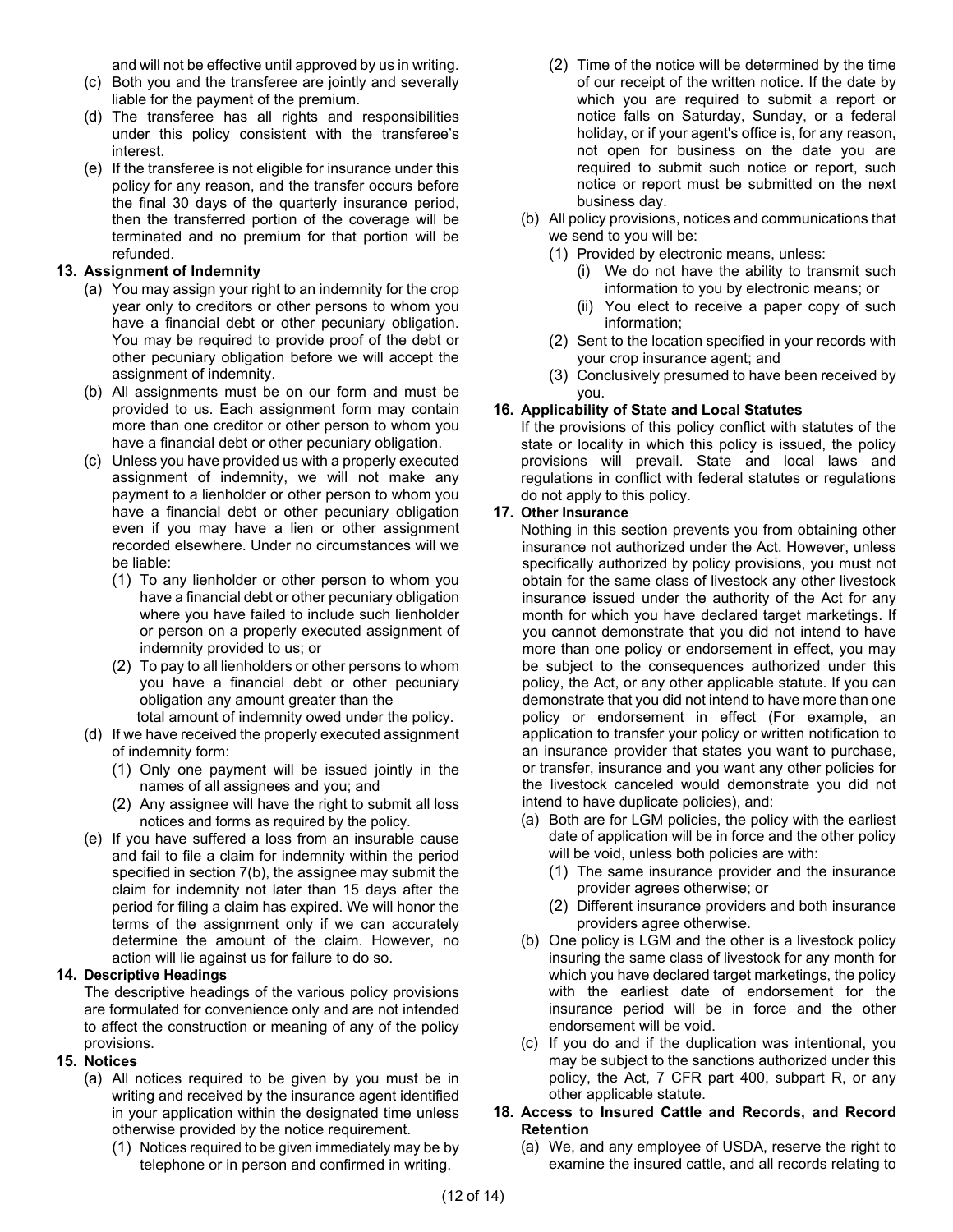the feeding, finishing, and sale of the cattle as often as we reasonably require during the record retention period.

- (b) For three years after the end of the insurance period, you must retain, and provide upon our request, or the request of any USDA employee, complete records of the purchase, feeding, shipment, sale, or other disposition of all the insured cattle. This requirement also applies to the records to establish the basis for the marketing report for each insurance period. You must also provide upon our request, or the request of any USDA employee, separate records showing the same information from any cattle not insured. We may extend the record retention period beyond three years by notifying you of such extension in writing. Your failure to keep and maintain such records will result in no indemnity being due and since the denial of indemnity is based on a breach of the policy for the insurance period, you will still be required to pay all premiums owed.
- (c) Any person designated by us, and any employee of USDA, will, at any time during the record retention period, have access:
	- (1) To any records relating to this insurance at any location where such records may be found or maintained; and
	- (2) To the farm.
- (d) By applying for insurance under the authority of the Act or by continuing insurance for which you previously applied, you authorize us, or any person acting for us, to obtain records relating to the insured cattle from any person who may have custody of those records including, but not limited to, packers, banks, shippers, sale barns, terminals, cooperatives, associations, and accountants. You must assist us in obtaining all records which we request from third parties.
- **19. Mediation, Arbitration, Appeal, Reconsideration, and Administrative and Judicial Review**
	- (a) If you do not agree with any determination made by us, the disagreement may be resolved through mediation in accordance with section [20\(f\).](#page-14-0) If the disagreement cannot be resolved through mediation, or you and we do not agree to mediation, you must timely seek resolution through arbitration in accordance with the rules of the American Arbitration Association (AAA), except as provided in sections [19\(c\)](#page-13-0) and [\(e\),](#page-14-1) and unless rules are established by FCIC for this purpose. Any mediator or arbitrator with a familial, financial or other business relationship to you or us, or our agent or loss adjuster, is disqualified from hearing the dispute.
		- (1) All disputes involving determinations made by us are subject to mediation or arbitration. However, if the dispute in any way involves a policy or procedure interpretation, regarding whether a specific policy provision or procedure is applicable to the situation, how it is applicable, or the meaning of any policy provision or procedure, either you or we must obtain an interpretation from FCIC in accordance with 7 CFR part 400, subpart X or such other procedures as established by FCIC.
			- (i) Any interpretation by FCIC will be binding in any mediation or arbitration.
- (ii) Failure to obtain any required interpretation from FCIC will result in the nullification of any agreement or award.
- (iii) An interpretation by FCIC of a procedure may be appealed to the National Appeals Division in accordance with 7 CFR part 11.
- (2) Unless the dispute is resolved through mediation, the arbitrator must provide to you and us a written statement describing the issues in dispute, the factual findings, the determinations and the amount and basis for any award and breakdown by claim for any award. The statement must also include any amounts awarded for interest. Failure of the arbitrator to provide such written statement will result in the nullification of all determinations of the arbitrator. All agreements reached through settlement, including those resulting from mediation, must be in writing and contain at a minimum a statement of the issues in dispute and the amount of the settlement.
- <span id="page-13-2"></span><span id="page-13-1"></span>(b) Regardless of whether mediation is elected:
	- (1) The initiation of arbitration proceedings must occur within one year of the date we denied your claim or rendered the determination with which you disagree, whichever is later;
	- (2) If you fail to initiate arbitration in accordance with section [19\(b\)\(1\)](#page-13-1) and complete the process, you will not be able to resolve the dispute through judicial review;
	- (3) If arbitration has been initiated in accordance with section [19\(b\)\(1\)](#page-13-1) and completed, and judicial review is sought, suit must be filed not later than one year after the date the arbitration decision was rendered; and
	- (4) In any suit, if the dispute in any way involves a policy or procedure interpretation, regarding whether a specific policy provision or procedure is applicable to the situation, how it is applicable, or the meaning of any policy provision or procedure, an interpretation must be obtained from FCIC in accordance with 7 CFR part 400, subpart X or such other procedures as established by FCIC. Such interpretation will be binding.
- <span id="page-13-0"></span>(c) Any decision rendered in arbitration is binding on you and us unless judicial review is sought in accordance with section [19\(b\)\(3\).](#page-13-2) Notwithstanding any provision in the rules of the AAA, you and we have the right to judicial review of any decision rendered in arbitration.
- (d) If you disagree with any determination made by FCIC or any claim where FCIC is directly involved in the claims process or directs us in the resolution of the claim, you may obtain an administrative review in accordance with 7 CFR part 400, subpart J (administrative review) or appeal in accordance with 7 CFR part 11 (appeal).
	- (1) If you elect to bring suit after completion of any appeal, such suit must be filed against FCIC not later than one year after the date of the decision rendered in such appeal.
	- (2) Such suit must be brought in the United States district court for the district in which the insured acreage is located.
	- (3) Under no circumstances can you recover any attorney fees or other expenses, or any punitive,